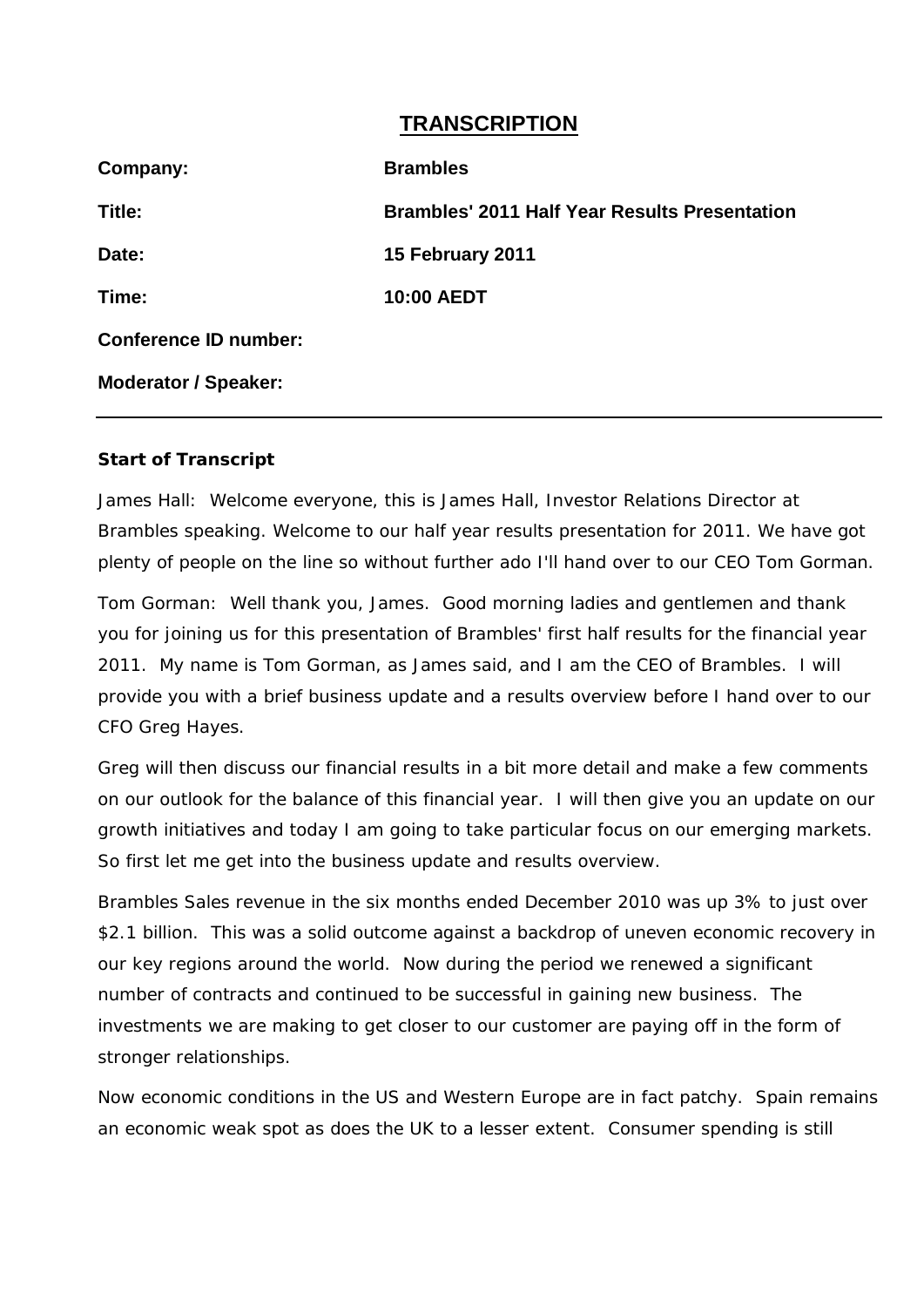relatively weak in the US and has also softened a bit in Australia particularly in the last few months.

Although we have yet to see a strong and sustained consumer led recovery in our key markets, we do remain extremely well positioned to benefit from stronger consumer demand when it occurs. In the first half our operating profit was up 8% and this is reflecting an increase in profit in all four of our business units.

We are successfully defending our business amid ongoing competitive activity in all regions. Now the rate of margin improvement in the period is positive, notwithstanding the continued investment and quality in CHEP and growth initiatives throughout the other businesses.

Thirdly I would just mention that our growth plans are very much on track. As we indicated at the 2010 full year result in August we have increased capital investment to support growth. We have announced three acquisitions most notably IFCO systems but also Unitpool and CAPS which is the Container and Pooling Solutions company which fit into our expansion strategy.

Importantly we are focused on innovation, R&D and business development throughout the Group. We are investing our time and resources in these important initiatives. Now finally the emerging economies of the world on which I will focus in some detail later on are performing very strongly.

Now this slide on financial highlights, this does contain just a few of the highlights for the half. Here and in the slides to come I am going to refer to actual currency growth unless I say otherwise. When Greg takes you through our results in more detail he will focus on constant currency comparisons.

Now as I mentioned sales revenue was up 3% to just over \$2.1 billion and operating profit was up 8% to \$366 million. Profit after tax was up 6% to \$220 million. Now both of those profit numbers are after significant items which include \$6.9 million of acquisition expenses in the first half. Earnings per share was up 4% to US\$0.154 a share and we have today declared an interim dividend of AUD0.13 which is up half a cent on the prior corresponding period. Our Dividend Reinvestment Plan will be available on the dividend at a discount of 2.5%.

Now cashflow was down on the prior corresponding period which principally reflects the increase in capital expenditure to fund growth initiatives and a return to a more normal rate of pallet purchases as we had forecast when we delivered the 2010 results in August.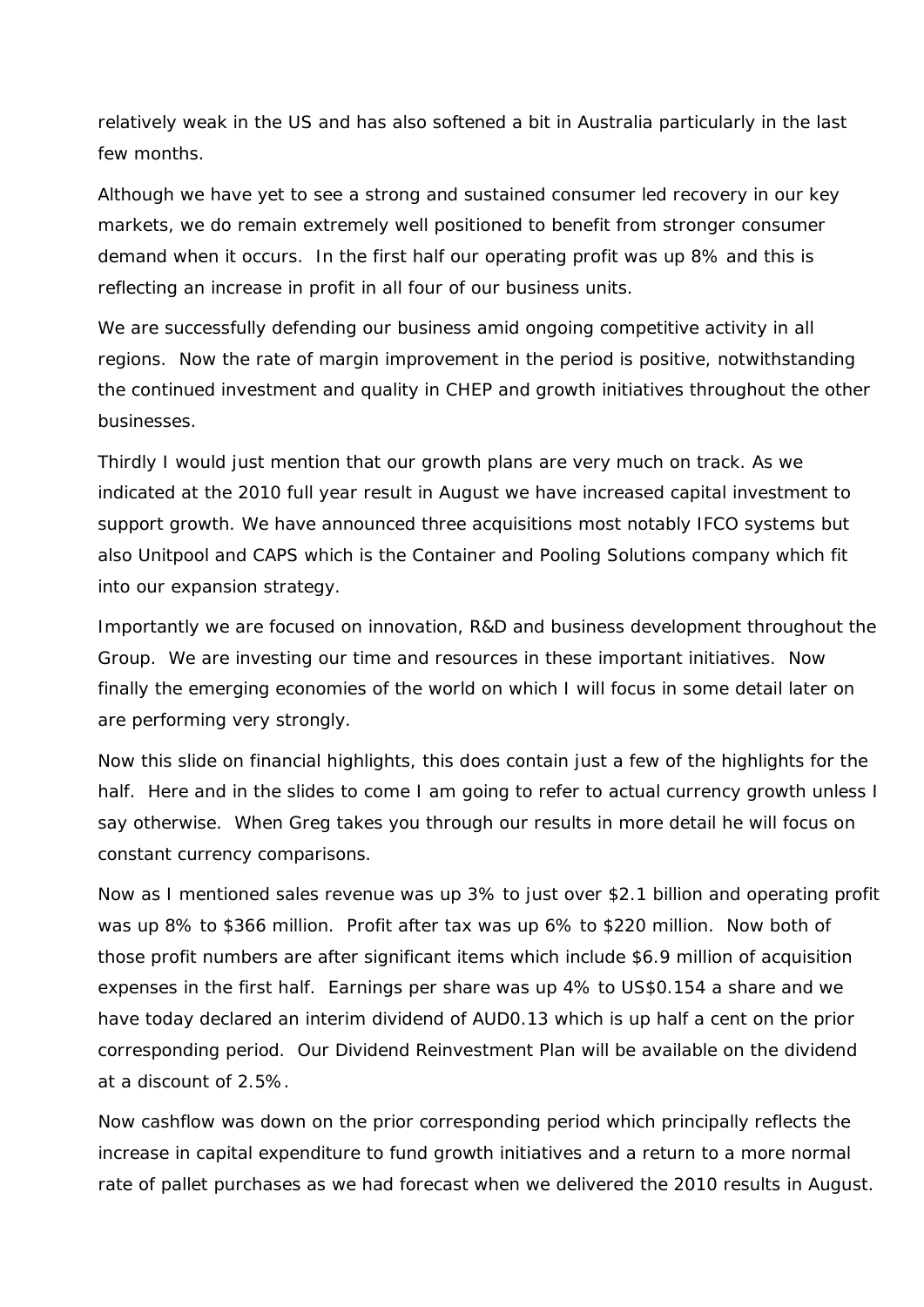Cashflow from continuing operations was \$290 million and that's down \$110 million and free cashflow after dividends was slightly negative at \$3 million down \$137 million on the prior corresponding period.

Now Greg will go over this in more detail later on but we do in fact expect to deliver a stronger cashflow performance in the second half of this financial year. As I mentioned we have continued our success in adding new business across all of our business units and this slide shows some of those details.

As a reminder to all of you we look at two different definitions when it comes to new business. We look at net new business wins, which is really the impact in the period of any business won or lost compared with the prior corresponding period. We also look at annualised net wins and that's really the full year value of business won and lost during the specific period.

CHEP Americas' net business wins including the impact of ConAgra volumes we lost in June of 2010 were \$10 million while the annualised value of net business won in the period was up considerably at \$22 million and this compares with \$2 million of annualised wins for the whole of 2010 financial year. A great story for the CHEP Americas' business.

Major contributors to this total included new contracts with Naturipe Berry Growers and Bay Valley Foods and expanded contracts with Niagara bottling, Cascades Tissue Group and the fresh produce grower Del Campo Supreme. In CHEP EMEA net new business wins were \$14 million although the annualised net wins were lower at \$5 million as a result of the Carrefour France loss which we discussed at the IFCO announcement last November.

Wins in the period included the P&G pallet contract in Turkey and RPC contract with Spanish retailer DIA which is part of the Carrefour group and a contract in Spain with the fashion retail group Inditex which operates the Zara brand. We also secured our first RPC contract in the food service sector in the UK with the Nando's restaurant chain, and we announced that at the 2010 AGM in November.

CHEP Asia Pacific's net new business was \$2 million. The annualised number is larger reflecting wins in the period such as Sanitarium in Australia and the retailer CRV in China. Recall's net new business was \$8 million rising to \$19 million on an annualised basis and that includes the Barclay's contract in the UK, which again we announced at AGM in November.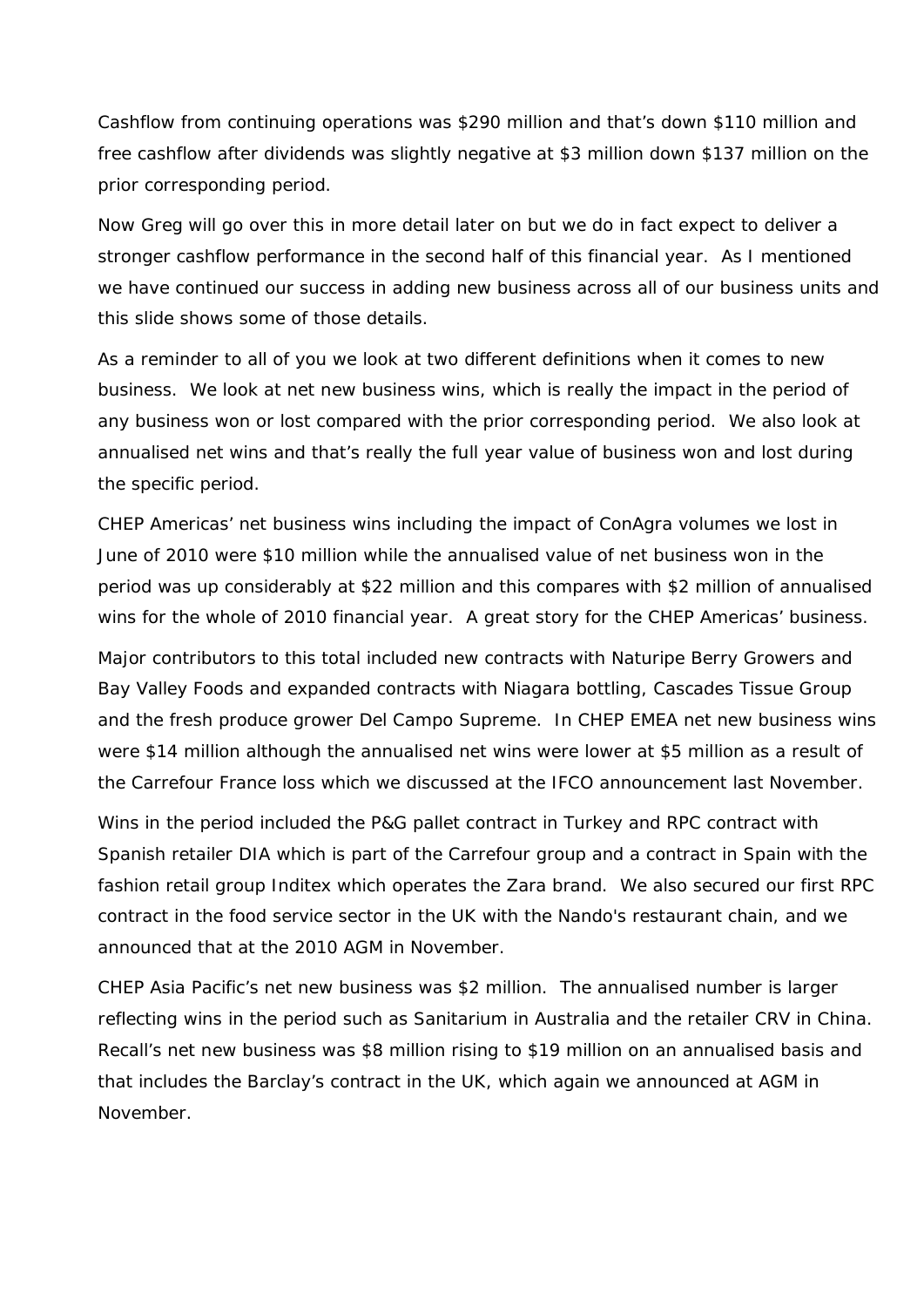In all those net new business wins of \$34 million equate to about 1.6% of first half sales revenue. Our momentum is very positive as shown by the annualised value of wins in the period totalling \$54 million.

Let's now look at each of our four business units in a bit more detail and I'll start with CHEP Americas. Sales revenue was up 5% to \$791 million with growth in all countries. Latin America was particularly strong with a 19% increase in sales revenue over the prior corresponding period.

LeanLogistics continues to grow at a solid rate adding 16% to its sales revenue over the previous prior corresponding period. Competitive activity, particularly in CHEP USA remained high during the period but we are defending our market position aggressively and we are continuing to grow the business.

Leading brands such as Nestle and Unilever recommitted to CHEP during the half and we are confident that more leading brands will do so as the year progresses. CHEP USA is fundamentally an improved business on a positive trajectory and it is meeting the competition head on.

There is considerable investment involved but we are competing effectively. Customer feedback continues to improve and pallet rejection rates, as you will be able to see in the appendix of this presentation, are continuing to decline in line with our improved quality. Costs for the Better Everyday program, which is aimed at improving quality, improving the ease of doing business and improving our go to market strategy were about \$51 million in the half. This is in line with the updated plan we discussed at the 2010 full year result in August of last year.

This investment is in fact paying off. We renewed contracts worth \$199 million in annualised sales revenue in the half in CHEP USA. Our SME strategy is also continuing to build momentum. As shown on this slide in CHEP USA we secured 588 contracts for issues of 100,000 pallets or less during the first half.

That represents an increase of 20% on the prior corresponding period. The net annualised impact was \$13 million which is in excess of 2% of CHEP USA's revenue for the half. At the same time we are in fact continuing to win large contracts. Net contract wins for the period were 578 with an annualised revenue impact in CHEP USA of \$10 million.

Now moving on to CHEP EMEA. In CHEP EMEA we recorded sales revenue of \$751 million, down 2%. Now this reflected the negative impact of the weaker euro and pound vis-a-vis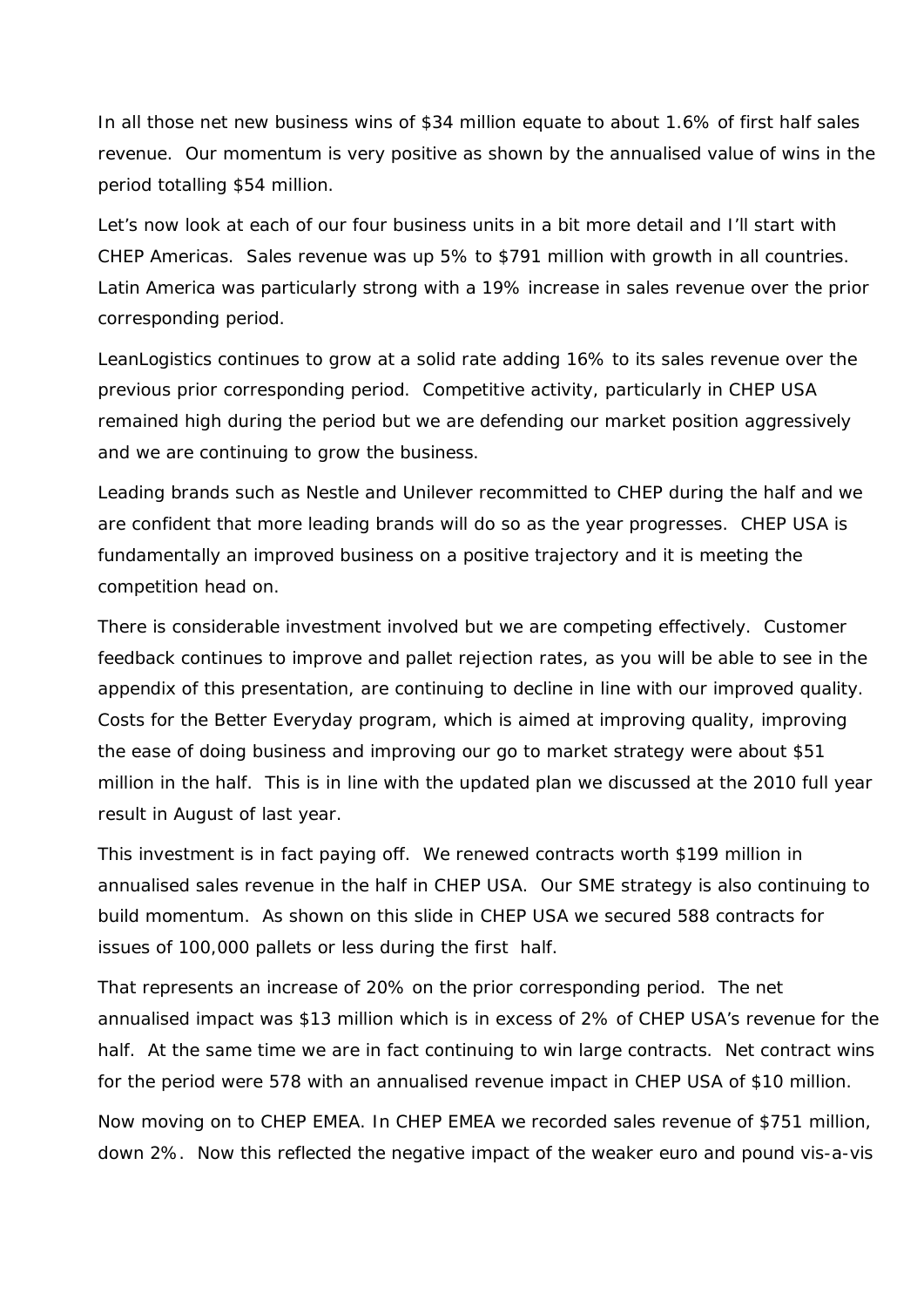the US dollar during the period. In constant currency terms sales revenue was up 4% on volume growth of 2%.

Across the EMEA automotive growth was 3% at actual currency translating to 11% growth in constant currency. In Western Europe there was encouraging volume growth in German, Italy, Benelux and Scandinavia. In these regions we are benefiting from increased penetration versus white wood exchange and increasing advocacy from retailers specifically COOP in Italy.

This offset to a large degree the tougher economic conditions that we are experiencing gin Spain, the UK and France. Although the Spanish business continues to win contracts, economic conditions in that country are still extremely weak with no prospect of a near term turnaround.

The UK remains a challenging business environment amidst severe cutbacks in public spending and tax increases but our business there continues to perform resiliently. Strong leadership and a renewed focus on innovation is delivering results with wins in new verticals and we are defending our business aggressively. In France while economic conditions appear to be improving, competition is tough and we expect it to remain that way which will put pressure on margins and growth.

Emerging economies are certainly an ongoing bright spot. Sales revenue was up 26% in Middle Eastern Africa, up 16% in Central and Eastern Europe and our Turkish business has made a very strong start.

Now let me move on to CHEP Asia Pacific, on which the currency had a positive impact, given the strength of the Australian dollar. Sales revenue here was up 13% to \$220 million although in constant currency the increase was 5%. As we have all seen in recent data there has been some slowdown in economic activity in Australia in the last couple of months with the softening in particular of fast moving consumer good volumes.

It remains to be seen how much of that slowdown is a result of recent severe weather conditions and when we might expect a rebound. Now two of CHEP's facilities in the Brisbane area were severely affected by the devastating floods in January. We are meeting customer needs in Queensland while working diligently on the clean up.

Across CHEP Asia Pacific revenue growth was 15% in RPCs and 13% in the automotive sector. The emerging economies of Asia were once again very strong. China and India combined grew 91% in the period, a similar rate of growth to the 2010 financial year. We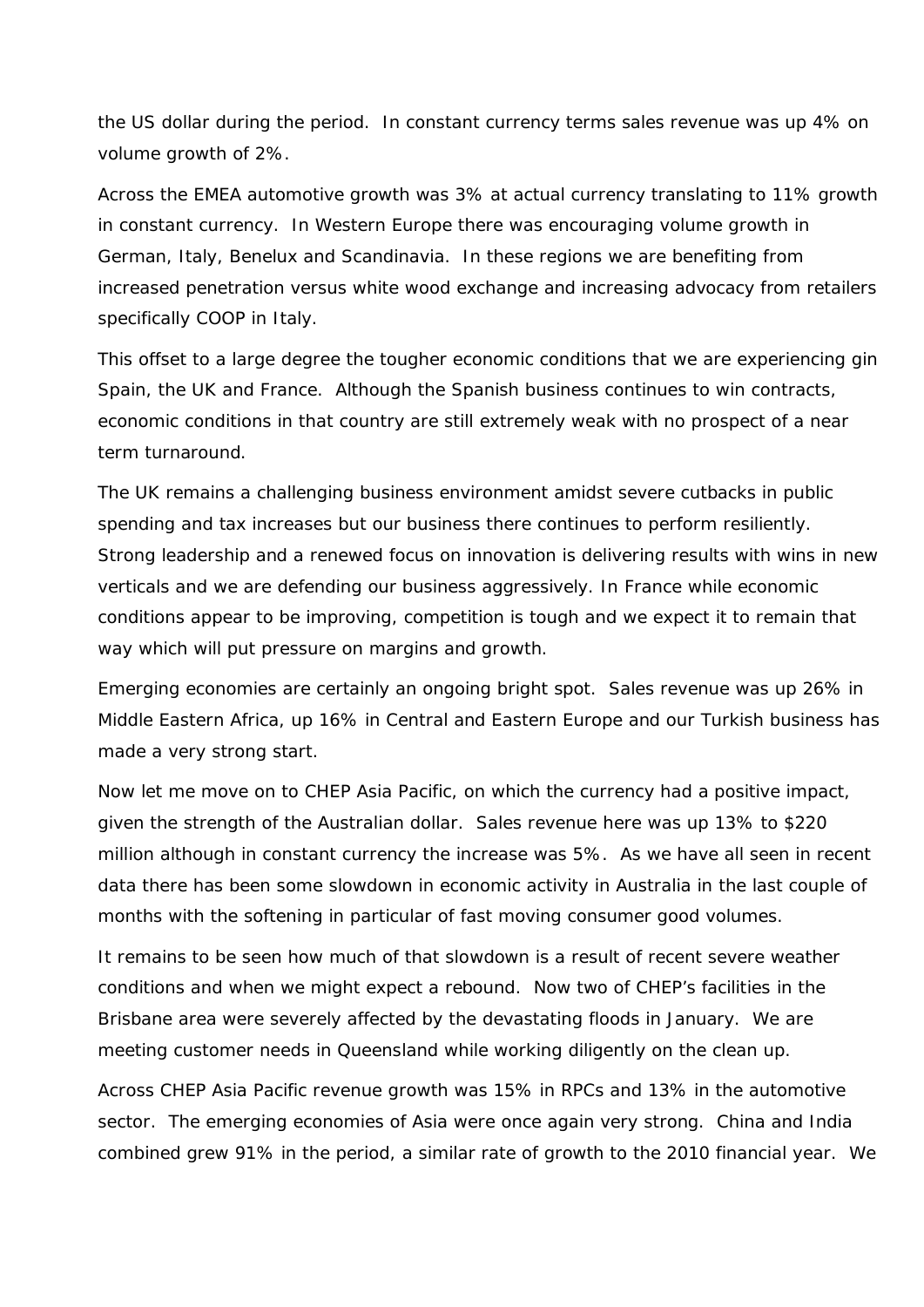have established valuable partnerships in both fast moving consumer goods and automotive in both of those countries.

Although there is much ground yet to cover in terms of supply chain modernisation in these countries our relationships with the retailers, manufacturers, governments and industry bodies provide a very strong foundation for future growth. Growth is also strong in our South East Asia business at 23% growth over the prior corresponding period.

Suffice to say the ongoing growth of our business in Asia will continue to require us to make ongoing investments.

Now moving on to Recall, where we also continue to deliver improving results. Sales revenue was up 6% in the half to \$385 million and there was some significant contract wins. Cart and volume growth was 6% in the document management solutions service line and paper prices were higher versus the prior corresponding period in the secure destruction services line of business.

As we flagged at the full year result in August, we are investing considerably in facilities, our sales force and our information technology and security systems and that has had an impact on both capital and operating costs. Like CHEP Recall is also generating strong growth in emerging economies.

Now before I hand over to Greg, I would like to give you a quick update on our proposed acquisition of IFCO Systems which we announced in November of last year. This acquisition will provide us with an enhanced position in the RPC sector globally and in the pallet sector in the US.

You probably have seen that IFCO announced its calendar year 2010 results on Friday of last week in Europe. Those results were in line with our expectations, with strong sales and profit growth. You may have also seen a number of new business win announcements from IFCO including Carrefour in Greece and Dennree and Weiling in Germany both of which are leading organic fresh produce suppliers.

I am pleased to announce that the acquisition timetable remains on track. We have received regulatory approval in all the required European countries, which now just leave the USA for the pallet business. The clearance process in the US is progressing as we expected and we anticipate final clearance in the May to August time frame. That is within six to nine months from the announcement date of November of 2010.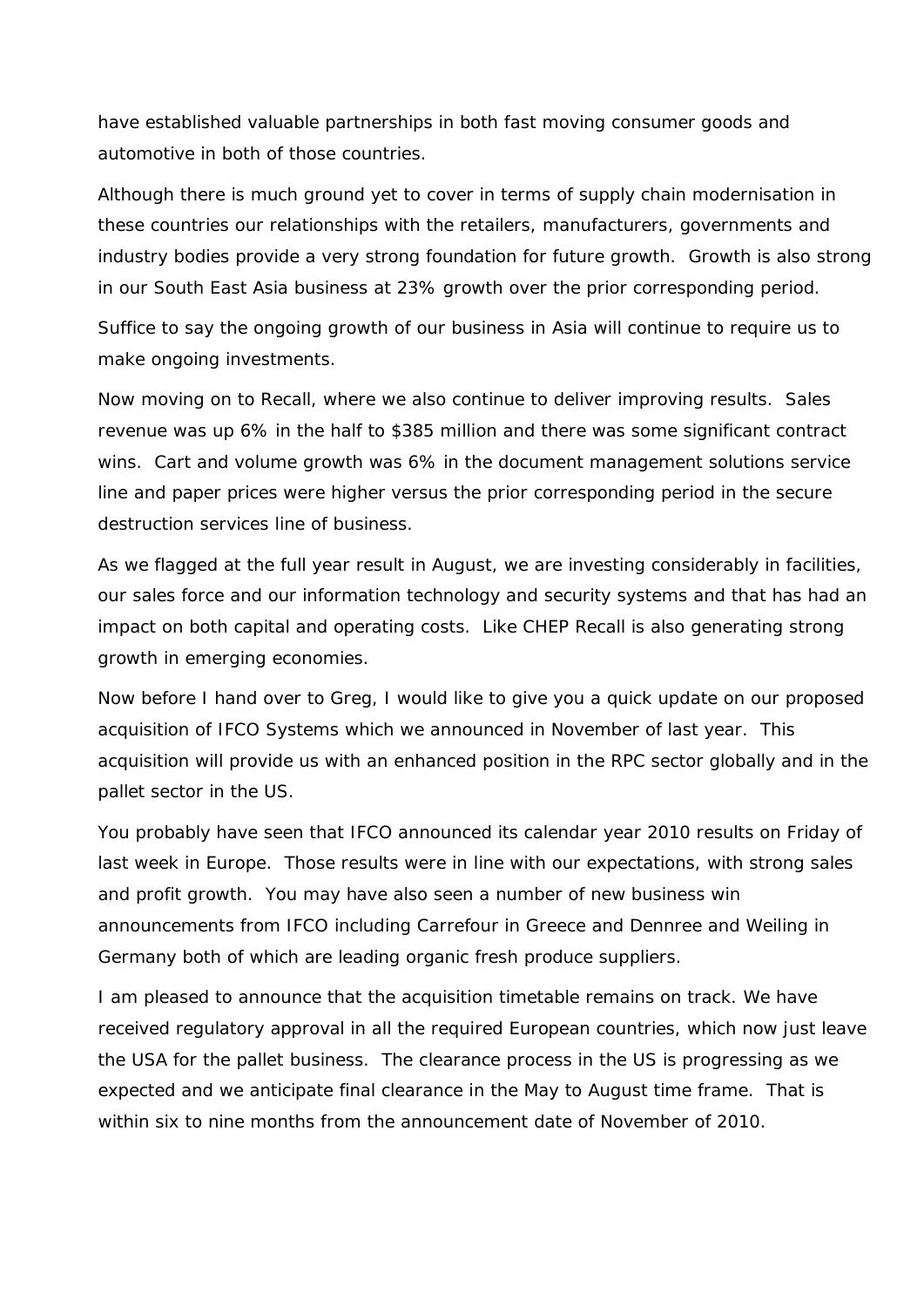You will have seen from our ASX filings, as required, we have launched a public tender offer in Germany. Notwithstanding that action, we have in place agreements to secure 96% of IFCO shares.

We raised \$110 million in December through the share purchase plan and integration planning for IFCO is now well and truly underway within Brambles. We remain very excited about these opportunities that lie ahead and are ready to welcome the IFCO CEO Karl Pohler and the rest of the IFCO team as soon as the regulatory clearances are finalised.

I will now hand over to Greg to discuss our financial results in more detail.

Greg Hayes: Thanks Tom, and welcome everybody.

Let me start with an overview of the result. Unless otherwise stated I will be using constant currency comparisons.

At Brambles, group sales for the first half of 2011 increased by 4%. There were some improvements in price of around 1% across the Group, particularly CHEP EMEA and Recall, but continued competition has meant that opportunities for price increases have been minimal.

Organic sales across the Group increased by 1% as most developed countries returned to low levels of growth. The largest contributor to our sales growth was the \$34 million of net new business that Tom mentioned earlier, contributing nearly 2% sales growth.

Underlying profit was up 10%, excluding significant items. The majority of the significant items in the first half of 2011 relate to the costs incurred to date on the IFCO acquisition.

The profit outcome reflects the contribution of higher sales and reduced costs, including the Better Everyday program in CHEP USA. Profit before tax has increased by 9% with interest expense higher by \$3 million principally due to higher borrowing rates associated with the 144A credit raising in the second half of financial year 2010.

Average borrowings have fallen compared with the prior corresponding period, due to the lower opening balance position. Profit after tax is higher by 7% where the effective tax rate at 28.8% was higher than the prior corresponding period due to the one-off benefit of a tax ruling.

Statutory EPS was up 5%. Cash flow was down \$109 million or 27% on the prior year at constant exchange rates - and I will cover this in more detail later.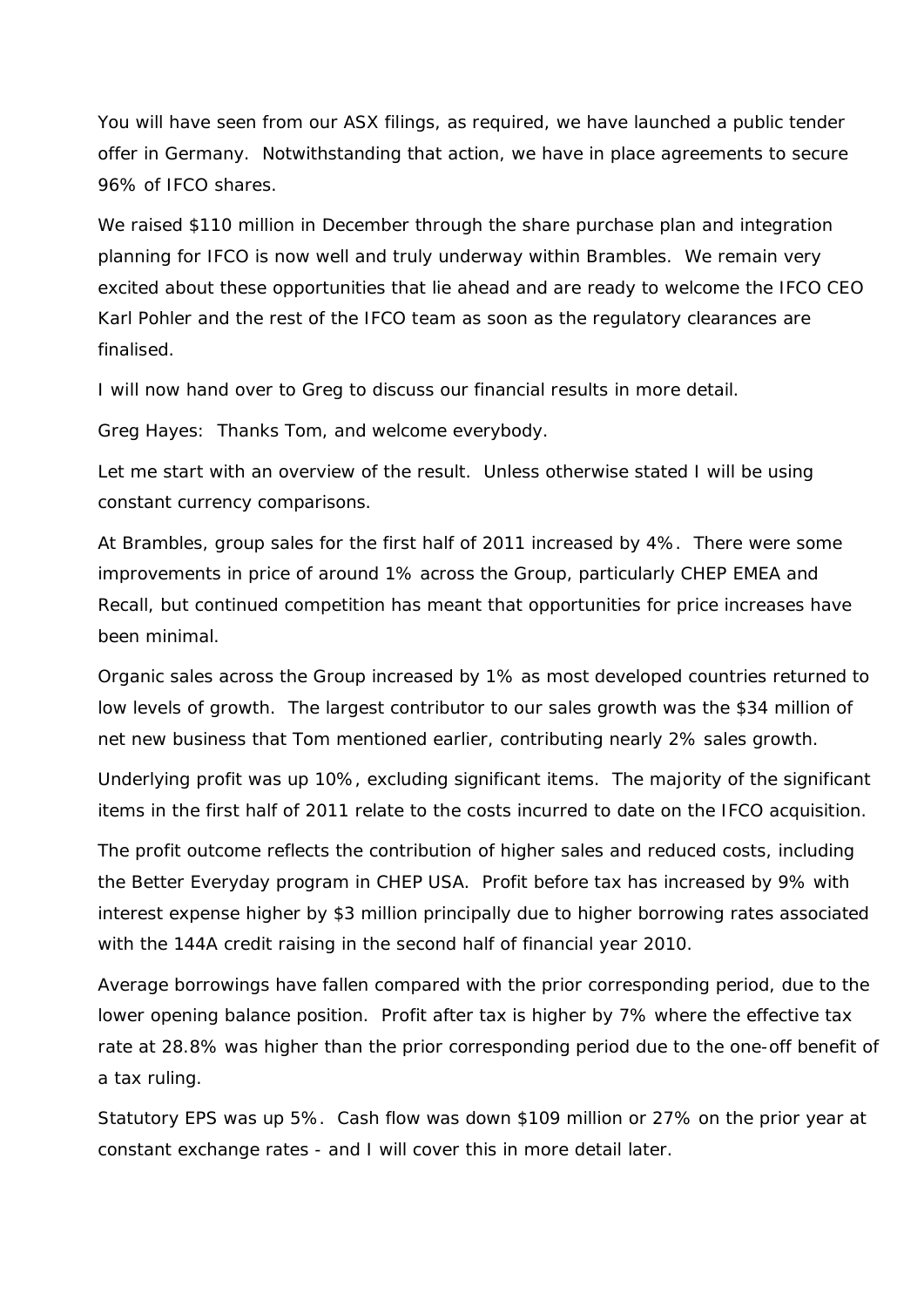BVA grew \$35 million on the prior year due to the increase in underlying profit and some improvements in asset efficiency.

Now I will move on and look at the performance of the CHEP businesses. Overall CHEP achieved almost \$1.8 billion of sales revenue - up 4% - with all business units delivering growth. Operating profit was up \$31 million or 10% and profit margins for the first half improved across all business units.

Sales revenue for CHEP Americas was up 3%. CHEP USA delivered 1% growth; Canada 5%; and Latin America a strong 14%. Price and mix was relatively flat, principally driven by the continued competitive conditions in CHEP USA.

Organic volume was up 2% driven by the growth in Canada and Latin America, while organic volume in CHEP USA grew 0.5%.

Net new business wins were up over 1%. It is encouraging to see the continued level of wins in the SME sector contributing a large share of our new business wins.

Now turning to operating profit for the Americas, the 3% sales growth in CHEP Americas included \$13 million of improved volume price and mix. Better Everyday costs fell \$14 million to \$51 million in the half, reflecting the benefits of efficiency programs. This was in line with our expectations and previous guidance.

Direct costs increased \$13 million in the half. We have worked aggressively to reduce our excess pallet balance in CHEP USA and corresponding storage costs. The reduction in storage costs in CHEP USA was \$3 million in the half, however this was insufficient to offset a \$12 million increase in transportation costs and a \$4 million increase in lumber costs. The increase in transportation was a result of relocations, a tightening of the transportation market and spending on asset recovery initiatives.

Idle pallets in storage averaged three million during the period and we expect this balance to be cleared as we move into the next financial year.

Turning to CHEP EMEA, sales were up 4% in the half. Within this result Europe was up 2% and Middle East and Africa up 18%. Across EMEA price was up 1% resulting from inflationary price increases in Africa and price indexation in certain European countries.

Organic volumes were broadly flat. Growth in Africa, the automotive sector, some developed countries and the emerging economies were tempered by declines in pallet volumes in Spain and France. Volumes were broadly flat in the UK and Ireland.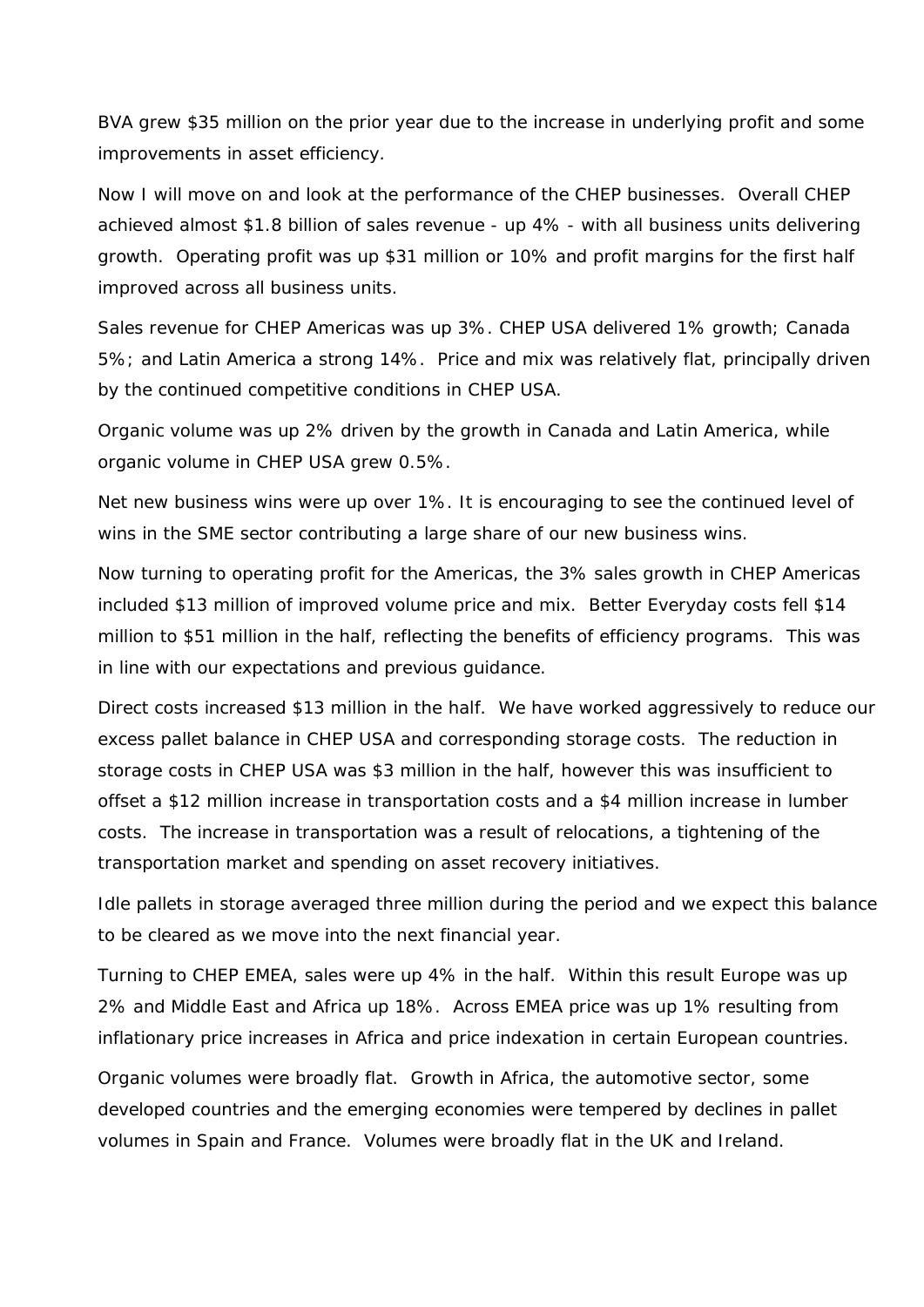Net new business wins for EMEA contributed 2% sales growth and Unitpool contributed \$6 million in sales revenue since it was acquired in September 2010.

CHEP EMEA's operating profit was up \$14 million as top line growth and cost efficiencies in the period more than offset increased spending on quality. There was a \$10 million increase in expenditure on quality in the period which was largely offset by direct cost reductions and efficiencies which were mainly the result of previous restructuring, more than offsetting an increase in lumber and fuel costs.

Other benefits included a reduction in the IPEP expense to more normal historical levels.

For CHEP Asia-Pac sales were up 5% in the period, mainly as a result of a growth in the FMCG and automotive sectors in our Asian operations, which contributed \$6 million.

There was also growth in the Australian RPC business and modest price increases reflecting CPI increases in Australia and New Zealand.

CHEP Asia-Pacific's operating profit was up 9%. Volume price and mix were up by \$6 million, but direct costs were higher primarily reflecting investment in our activities in China and India and some increased pallet repair and relocation costs in Australia.

Now I will move on to discuss Recall's results, where there as a positive sales revenue performance with growth in all regions.

Annualised carton volumes grew almost 6%. All regions achieved net new business wins in the period, while increased paper prices contributed to the growth in the Americas and Europe.

Growth in the rest of the world was impacted by a reduction in DMS activity in Australia and lower FDS volumes. Operating profit improved \$5 million or 9% and the profit margin improved by 1% to 15%.

Sales were up for Recall with price up 1%. This resulted from minor price increases in DMS and a flow through of paper prices in the SDS business which recovered in the second half of 2010.

Organic volume growth contributed 1% driven by expansion in the Americas. This was offset slightly by an organic volume decline in SDS volumes and activity.

Net new business sales contributed 2% of growth with a strong rate of new sales conversion. First half DMS annualised carton growth holdings were up 6% to 97 million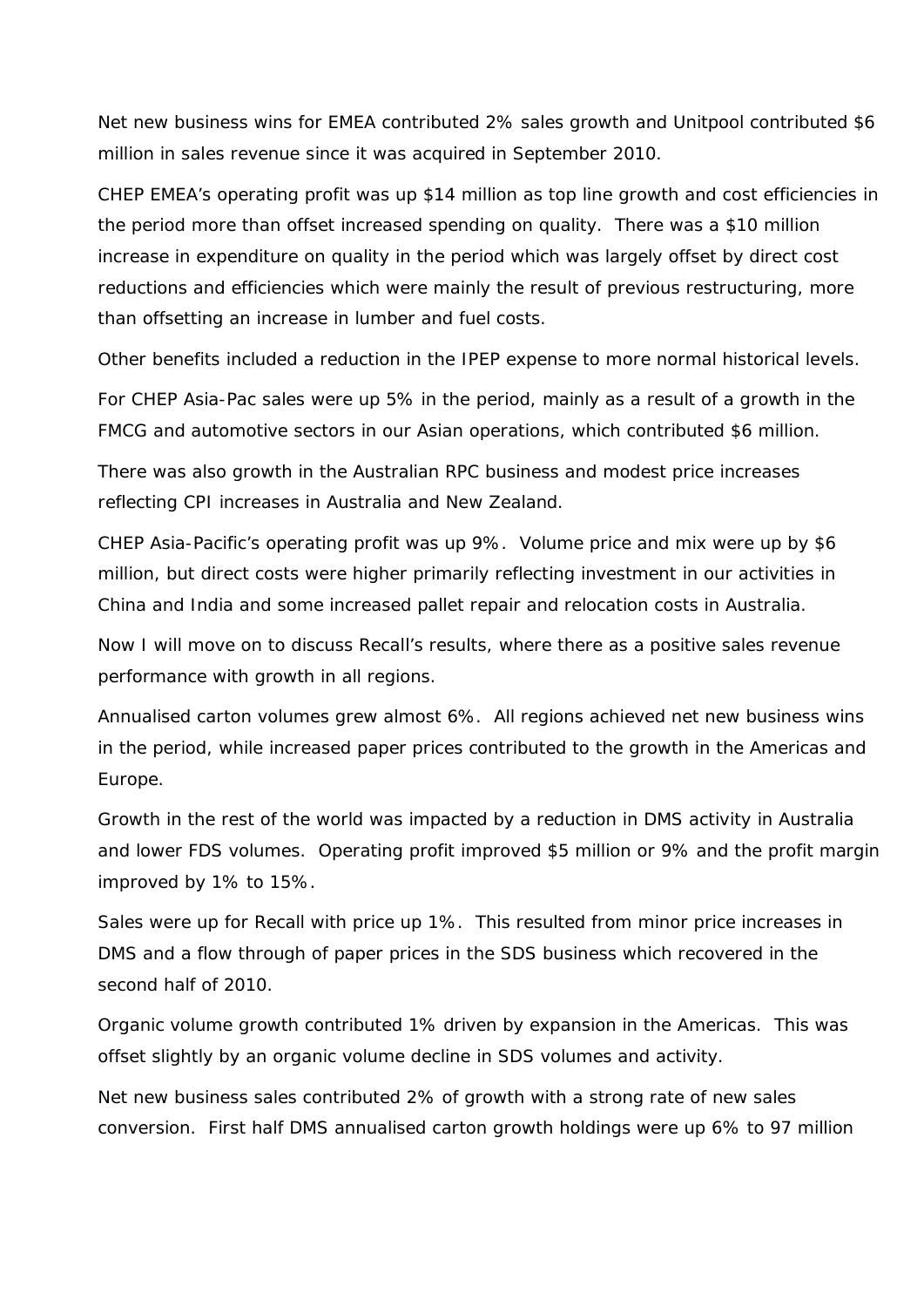cartons, which drove the 4% growth in DMS revenue. This came mostly from new business wins.

Recall's operating profit was up 9%. Volume price and mix more than offset increased property expenses appearing in direct cost. Other costs included the expansion of our sales force, investments in information technology and security systems, and \$1 million of costs associated with the Christchurch earthquake in New Zealand in September.

Let's now move on to our cash flow performance and financial position. Please note that this slide is at actual foreign exchange rates.

Operating cash flow at \$290 million was \$110 million lower than the prior corresponding period, principally due to an \$84 million increase in capital expenditure, while free cash flow after financing costs and tax and dividends was negative \$3 million - down \$137 million.

Increased capital expenditure occurred in all business units to support growth. CHEP's capital expenditure increase was to support growth in emerging markets, including China, India, Central and Eastern Europe, and Latin America, as well as the continued roll out of new pallets and platforms.

In addition to supporting growth in emerging markets, this increase in CapEx was due to improved underlying conditions in more established markets. In Recall we made investments in expansion of new and existing facilities and in information technology and security systems.

Group capital expenditure is expected to remain at similar levels in the second half and full year CapEx should be at similar levels 2009.

We continued to control working capital tightly, while IPEP expense fell \$8 million against the prior corresponding period when there was a higher charge as a result of the closure of some audits. We expect second half IPEP expense to be similar to the first half.

The change in the provisions in other categories reflected lower bonus payments and several non-recurring items in the first half of the 2010 financial year.

Cash outflows on significant items related to restructuring expenditure, most of which we have provided for in the 2009 financial year and acquisition related costs in the first half of 2011.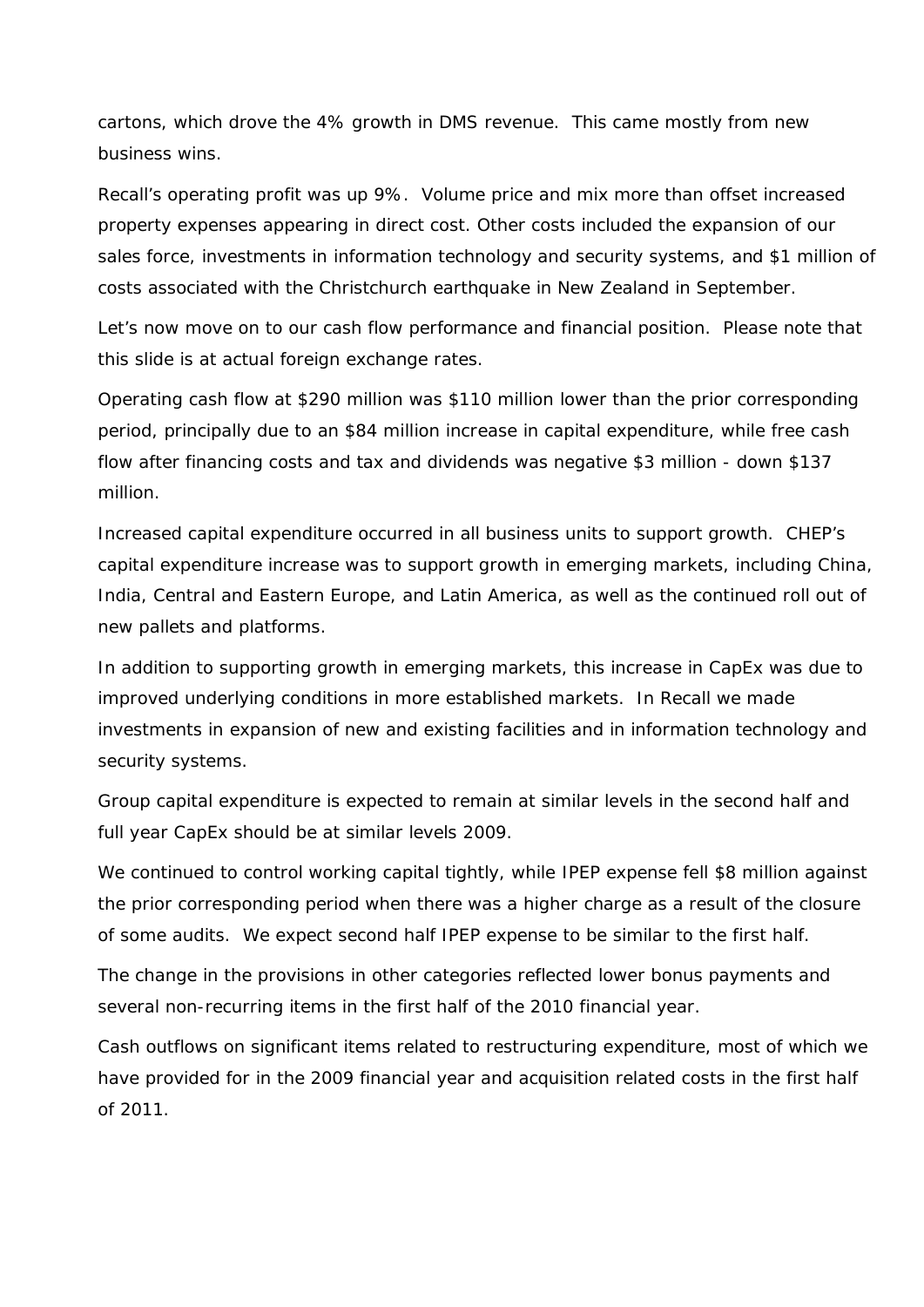Tax paid increased due to the profit increase and the timing of some tax instalments, while interest paid increased in line with the increased interest expense. Dividends paid were similar to the prior corresponding period.

Cash flow from operations is expected to improve in the second half, principally driven by an improved profit performance.

Now moving on to our financial position you can see that net debt at 31 December 2010 was \$1.7 billion, down \$39 million from 30 June 2010, primarily reflecting the cash proceeds received from the \$110 million underwritten share purchase plan completed in December, offset by the acquisition of Unitpool and some movements in currency.

Net debt to EBITDA was 1.4 times, down from 1.8 times in the first half 2010 and EBITDA interest cover remained at over 10 times.

Exposure to interest rate rises is limited as around 60% of Group debt is at fixed rates.

Total committed credit facilities stood at \$3.7 billion at 31 December 2010, with \$1.9 billion undrawn and the duration of our debt portfolio at the yearend was 3.4 years.

Let me now move on to the outlook for the full financial year. We expect continued sales growth in all business units on a constant currency basis despite ongoing weakness in some of our key markets.

In the CHEP businesses we will continue to invest in growth opportunities, defend our market positions, invest in quality and efficiency improvements and incur some idle pallet storage costs in CHEP USA.

In Recall we will continue to invest in our facilities, sales force and information technology and security systems.

Subject to unforeseen circumstances and ongoing economic uncertainty, we continue to expect operating profit for the year ended 30 June 2011 to be in the range of \$740 million to \$780 million, using June 2010 exchange rates, excluding any contribution or acquisition costs from IFCO.

At June 2010 rates our first half operating profit, excluding IFCO acquisition costs, was \$352 million. This equates to 46% of full year operating profit using the midpoint of our guidance range - being \$760 million - and would represent a first to second half split of 46/54, which is in line with our recent historic performance.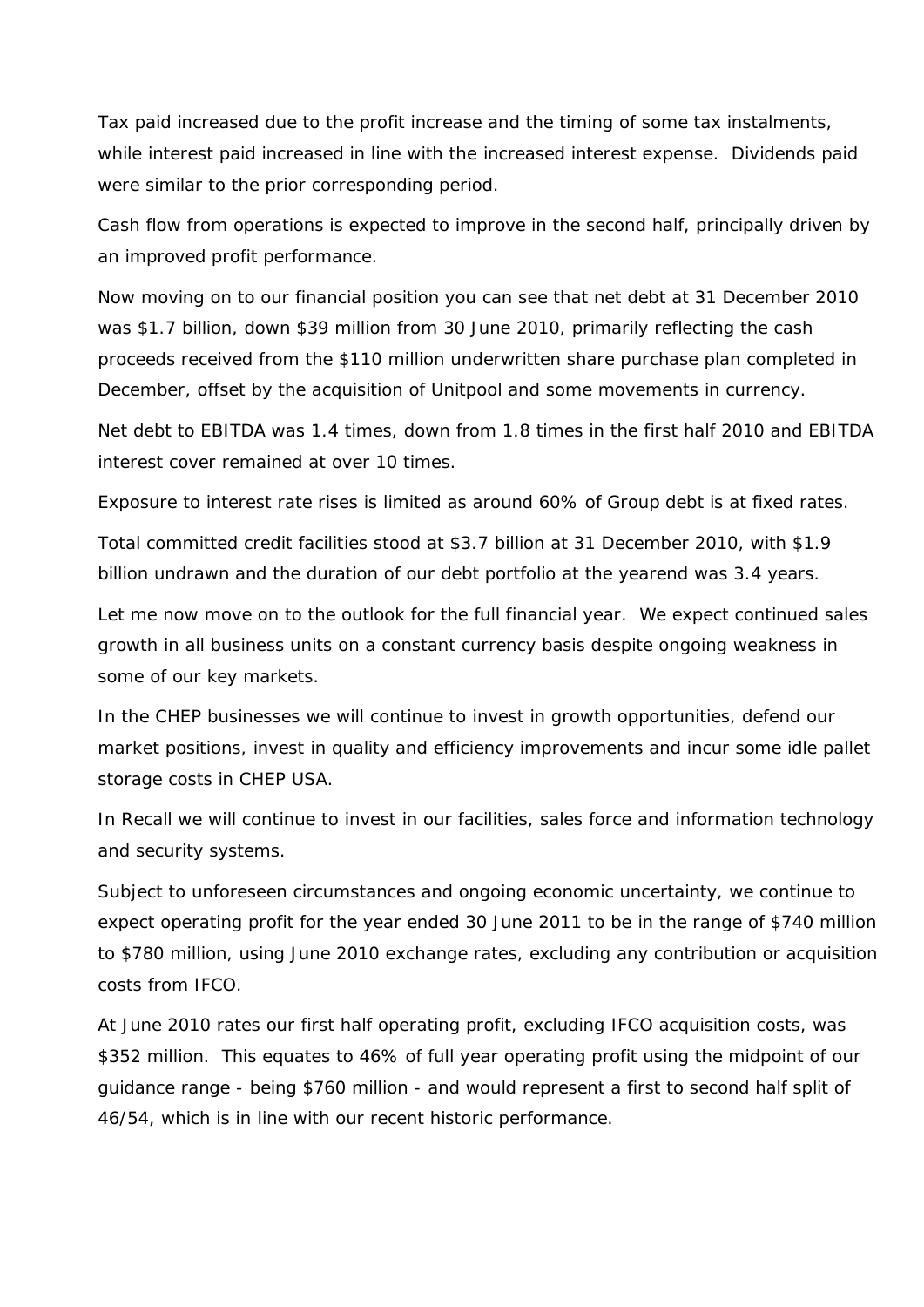We continue to expect full year interest expense of approximately \$115 million and a tax rate of around 28%.

I will now hand back to Tom.

Tom Gorman: Thanks very much Greg. I'd like now to give you an update on our growth initiatives before talking in more detail about our business in the emerging economies.

Just quickly, a quick recap of the key strengths that we highlighted at the full year result last year - and they are as follows. First our global footprint, our extensive local networks, our intellectual property in terms of our expertise in both pooling and information management, our customer franchises, and of course our strong financial position.

Now these five strengths are very important to us as they are the heart of all that we are doing strategically at Brambles.

Now when talking about delivering growth at Brambles our initiatives fall into two categories. First is around strengthening our core and the second is around expanding our reach.

CHEP's USA penetration in SMEs, the development of LeanLogistics business, expanding our RPC footprint - not the least through the IFCO acquisition - and the continued expansion of Recall's storage business all fall broadly into the category of strengthening our core.

Now we are expanding our reach through our global automotive strategy, including our major focus today on the USA. Our growth strategy for the other container business is also progressing with the acquisition of Unitpool in September last year as a key entry point into the airline container pooling sector, and last week's announcement of the purchase of CAPS, strengthening our IBC and auto footprint in North America.

There are also opportunities for Recall in the digital space which we will continue to explore.

And finally, in terms of expanding the reach, there is our strong growth in emerging economies.

It is the emerging economies on which I would like to focus today. Again I will be using actual currency comparisons unless I state otherwise.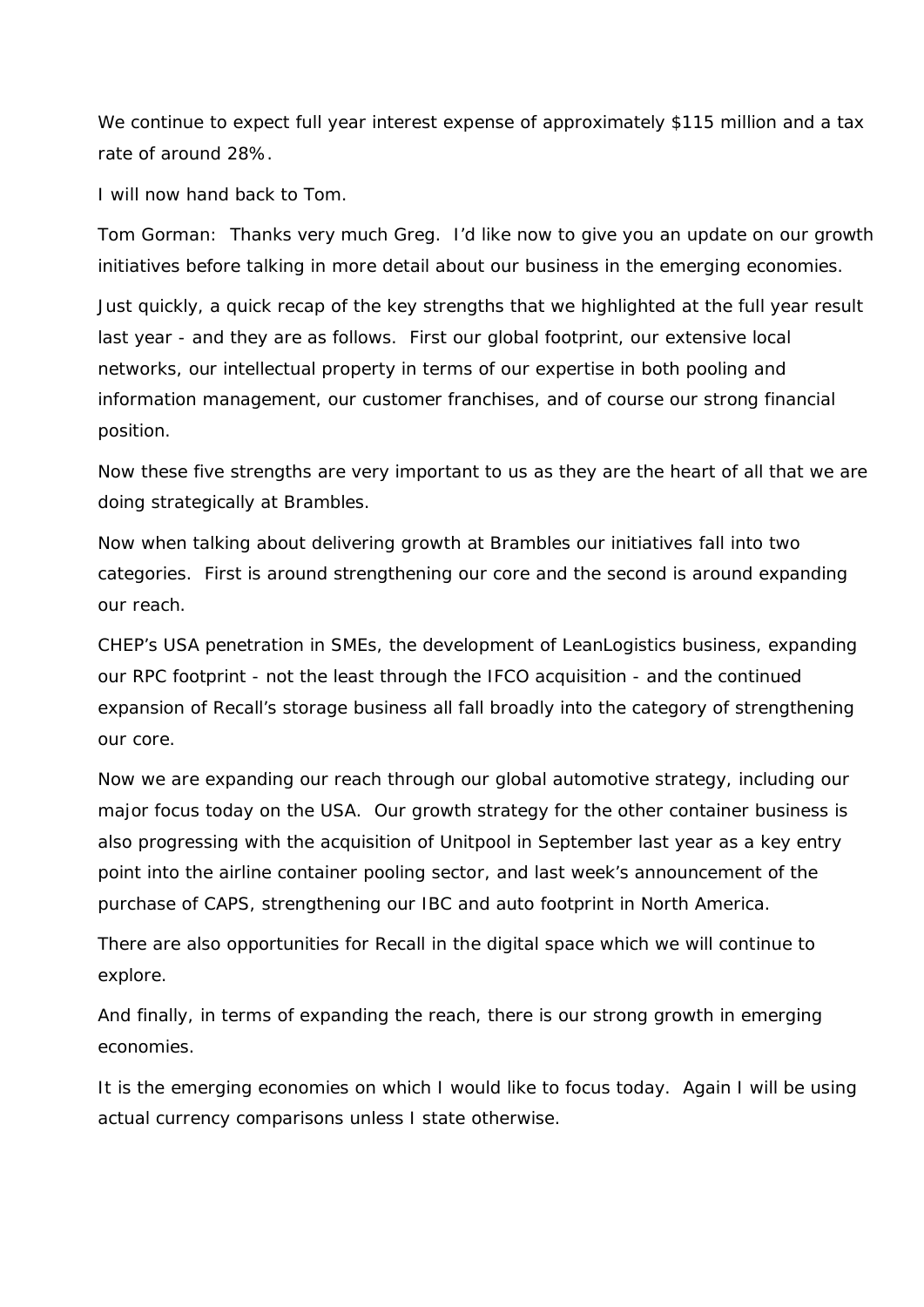Emerging economies account for about 11% of Brambles sales revenue in the 2010 financial year, or about \$450 million of revenue, and that's growing at about 20% a year. Now the regions we are talking about here included all of Latin America, Central and Eastern Europe, the Middle East, Africa, and Asia. In line with the way our customers view emerging markets, that includes Mexico and South Africa.

Now some of you may have read what Unilever CEO Paul Polman's comments were at Davos last month when he said that he expected his company to generate 70% of its revenue from emerging markets by the end of this decade. That's a sign that our customers are clearly pushing to grow in the emerging economies and we want to be there to support their initiatives.

There are many opportunities along the way for all of Brambles existing businesses and for IFCO. We are actively assessing opportunities for further geographic, platform, and service line expansion.

Now today I'm going to talk to you about five of the key countries - Brazil, China, India, Poland and Turkey - and some of the drivers for success in those markets.

Now Brazil is a logical starting point as it is home to a sizeable business for both CHEP and Recall today. Brazil accounts for about 2.5% of Brambles global sales revenue. Both CHEP and Recall grew sales revenue by about 25% in the 2010 financial year. CHEP is well positioned to continue to benefit from growth and palletisation.

As you can see from this chart on the right, the Brazilian Government is projecting a \$72 billion spending programme for the 2011 to 2014 period and a large proportion of which is aimed at building urban infrastructure. We expect this scale of spending to continue to drive modernisation of the supply chain.

In December CHEP Brazil renewed its contract with its largest customer Unilever for an additional five years, through 2015. Even so, CHEP's penetration of the total FMCG and opportunity in Brazil remains relatively low at about 12%.

We were pleased to report in 2010 that both Cargill and Bunge, the country's two largest producers of soy bean oil had joined the CHEP family as customers. The IFCO purchase will provide Brambles with an RPC business in Brazil as well. As we have previously announced, LeanLogistics is also exploring opportunities in Brazil as part of its geographic expansion strategy. Brazil is today Recall's fourth largest market, accounting for about 7% of its global sales. Recall's operations are concentrated around the major cities of Sao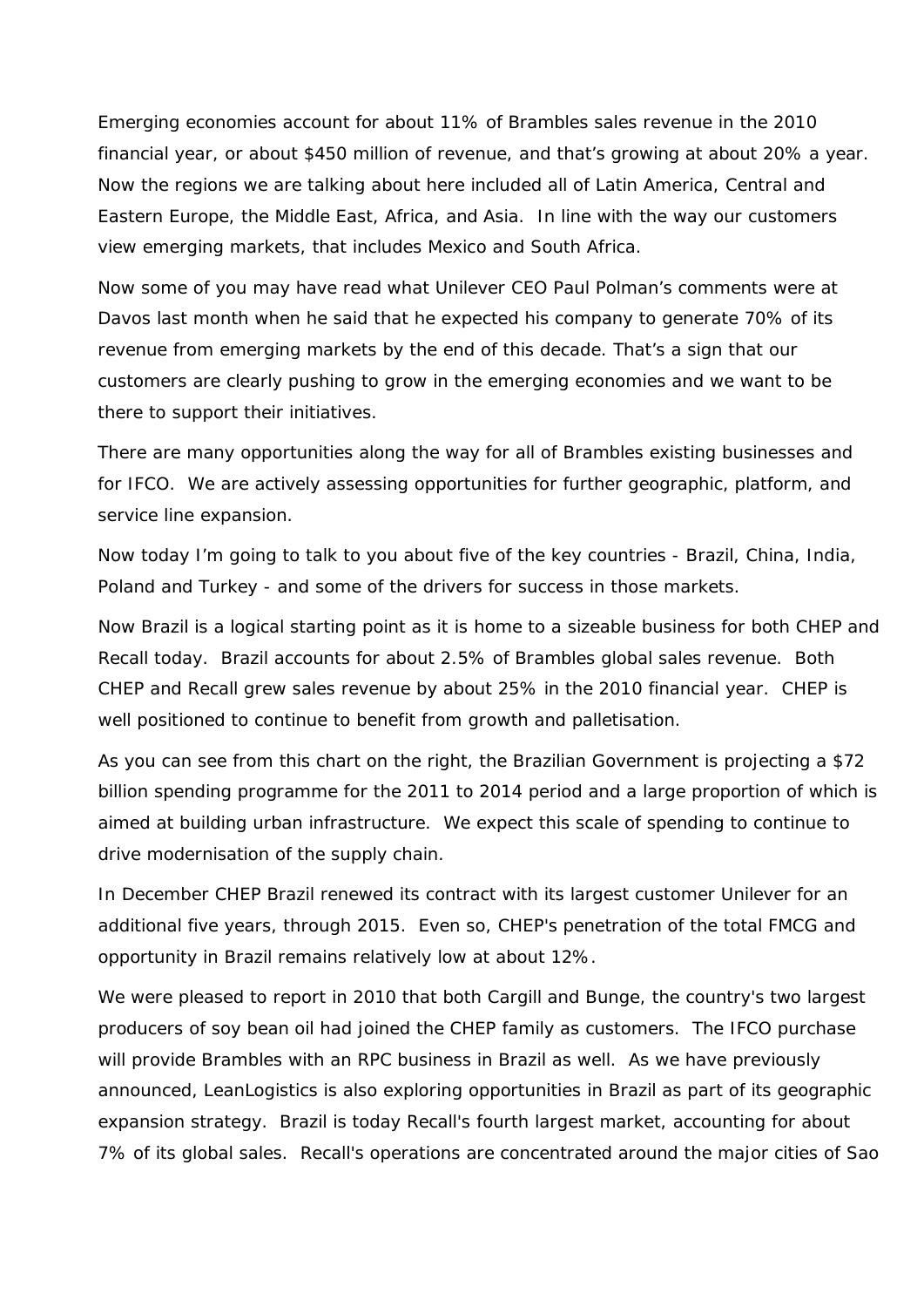Paulo, Rio de Janeiro, Belo Horizonte and Brasilia. This is a very exciting market with appealing growth characteristics.

Now moving from Brazil I'll turn our attention to Asia and here I'll share a few thoughts on China and India, both of which present significant long term opportunities. Our focus for CHEP is on identifying the appropriate points at which to engage to position ourselves for long term success. Now that means establishing strong relationships with regulators, manufacturers and retailers and growing our footprint with appropriate asset control and adding value wherever we can.

CHEP China's sales revenue growth about 76% in the 2010 financial year and is on track for similar growth this year. In the FMCG sector this is largely a result of the relationships we have developed with Chinese owned and international retailers and manufacturers. The retailers include CRV, Wumart, Tesco and Walmart. CHEP China recently carried out trials with Proctor and Gamble and Walmart, which illustrate the advantages of palletisation for the Chinese supply chain.

Now the purpose of this trial carried out in one 30 kilometre leg of P&G's distribution flows to Walmart, were to increase throughput, release constraints on space, equipment and labour, improve efficiency and expedite the speed with which goods arrive on the store shelf. The trial showed that palletisation could dramatically improve efficiency without increasing costs versus manual loading.

Outcomes of the trial included a one day or a 30% reduction in lead times for the whole supply chain, an 80% time reduction in loading and unloading time net 30 minutes versus five hours using manual loading, a 2.2 fold distribution centre throughput improvement and a 60% improvement in truck turnaround times, again all for no increase in cost.

As you can see from the chart on the right, the rate of retail development in China is robust. The number of supermarkets has more than doubled to over 4000 in the past five years and the number of hypermarkets has grown at a similar rate, as large scale retailing replaces traditional formats, which are still growing but at a slower rate. Large scale retail means high velocity turnarounds, larger warehouses, more automation, which all lends to greater palletisation. For example, CHEP's estimates in 2010 indicated an addressable pallet pooling market of 10 million pallets, a number which is bound to increase as the supply chain modernises.

In China today, total logistics costs are about 18% of GDP and that's about double the ratio of developed countries so there is plenty of scope for efficiency improvement. Now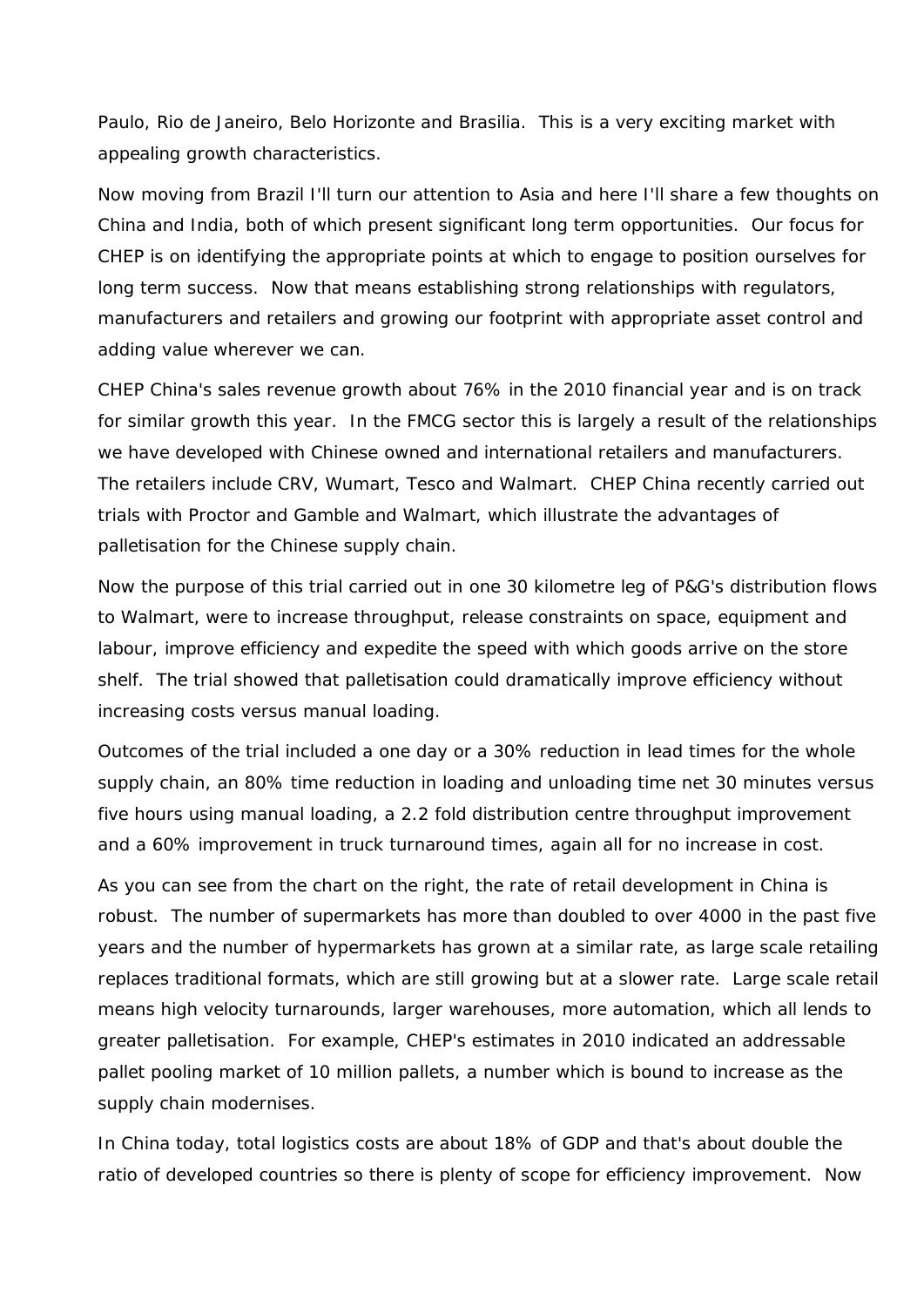in the automotive sector, CHEP China's sales revenue again doubled in the first half, as production increases predominantly with key customers such as Chang'an, Ford, Mazda saw big increases in the period. Current estimates from the China Association of Automobile Manufacturers suggests that vehicle production will increase to 25 million units in 2015 and that's up from 18 million units produced last year. There is enormous scope for growth for pallet and container pooling in China.

Now in Recall our operation in Hong Kong is growing sales revenue at more than 20% a year and we now have a state of the art Recall facility in Shanghai. There is considerable potential in major cities in China and we need to grow our footprint to serve this opportunity. We are expanding into Beijing from Shanghai and evaluating opportunities in other cities. The Brambles board held its October meeting in Shanghai, which again emphasises the importance to CHEP and Recall of the opportunities that exist in China.

Now CHEP India delivered sales revenue growth in the first half of more than 200% to \$2 million, which is more than the whole of the 2010 financial year. Now admittedly this growth is from a very low base but remember, CHEP only entered the country three years ago and CHEP India is providing us with much cause for optimism. I visited the India team, both CHEP and Recall in December of last year. I was extremely impressed with the quality of the Brambles teams in India and the depth of our relationships with our customers, industry bodies and government officials.

Automotive is a particularly strong and attractive opportunity. Many local OEMs are among our customers. Companies such as Maruti Suzuki, Tata and Mahindra. We have also been winning work with suppliers such as Bosch, Autoliv, TRW Automotive, Delphi, Valeo and Mahle. As we discussed at our 2010 result, the outlook for increased vehicle production is positive. The latest data from the Society of Indian Automotive Manufacturers is that light vehicle production will rise 24% in the 2010 to 2011 year to 3.5 million units and that's up from 2.8 the prior period. India is also relevant in the context of our potential to serve intercontinental flows in the auto sector, with about \$360 million of exports a year, currently growing at a rate of 20% per annum.

Now this is a long term story for us, but we are working closely with our customers that we have today to assure that we establish the right relationships, provide our value early on and build great foundations. For example, Maruti Suzuki has recently engaged with CHEP to conduct an onsite study to identify opportunities to improve their productivity. In the fast moving consumer goods sector, the strong relationships that we are developing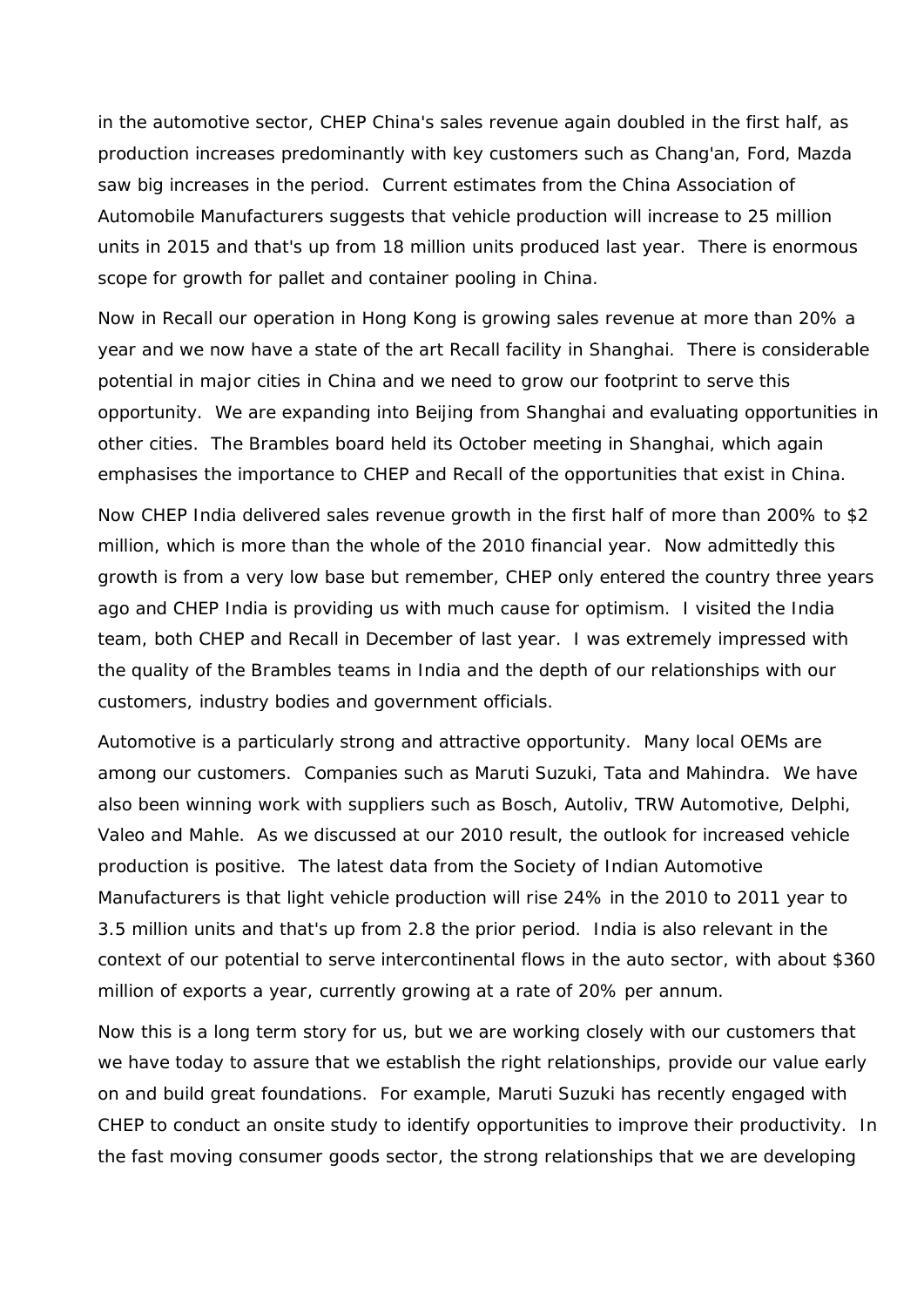with key manufacturers, transporters and retailers are allowing us to play an important role in promoting supply chain modernisation and standardisation. Although the rates of palletisation are still relatively low, things are changing, they're changing fast and CHEP is well positioned for growth as customers modernise.

Recent customer wins include Future Group, which is the largest retailer and third party logistics provider in India, Nestle, Proctor and Gamble, Unilever and Coke. We already work with Pepsi. A driver of growth in the FMCG sector in the coming years will be the introduction of a single system for taxing goods and services. The current multiple state level system leads to our customers having multiple warehouses to minimise interstate movements and the associated taxation. The simplified system will remove this need and will allow the creation of larger more sophisticated hubs, which is likely to drive increased palletisation.

As you can see from the chart on the right KPMG has forecast that high bay warehousing demand in India will rise 70% from 2008 through to 2012. There was about 433 million square feet of high bay warehousing in 2008 and that's expected to rise to 734 million square feet. Customers need a better quality platform for storage and racking and we believe CHEP has the solution.

In December I also spent time with the Recall India team, which has established a strong foundation to grow its footprint in India and continues to grow at double digit rates. Its centres of operations are in Mumbai, Delhi, Chennai and Bangalore. We continue to assess both acquisitive and organic opportunities for Recall to grow in India, with a focus on establishing and maintaining a position of market leadership with the best service and quality standards.

Now turning our attention to EMEA, I'd like to finish by looking at Poland and then Turkey. The difference here to the Asian businesses in particular is that the countries in question are contiguous to our existing operations in the rest of Europe and have much more developed supply chain systems in place. Now that makes it easier and more relevant to conduct market sizing studies while the proximity to the rest of Europe allows us to provide back office and infrastructure support out of our existing operations, which means the new countries become profitable much more quickly.

Now CHEP Poland is a real success story for Brambles. We've been operating there for just over 10 years now but our efforts really accelerated about three or four years ago. Revenues continue to growth at double digit rates, so while emerging markets do not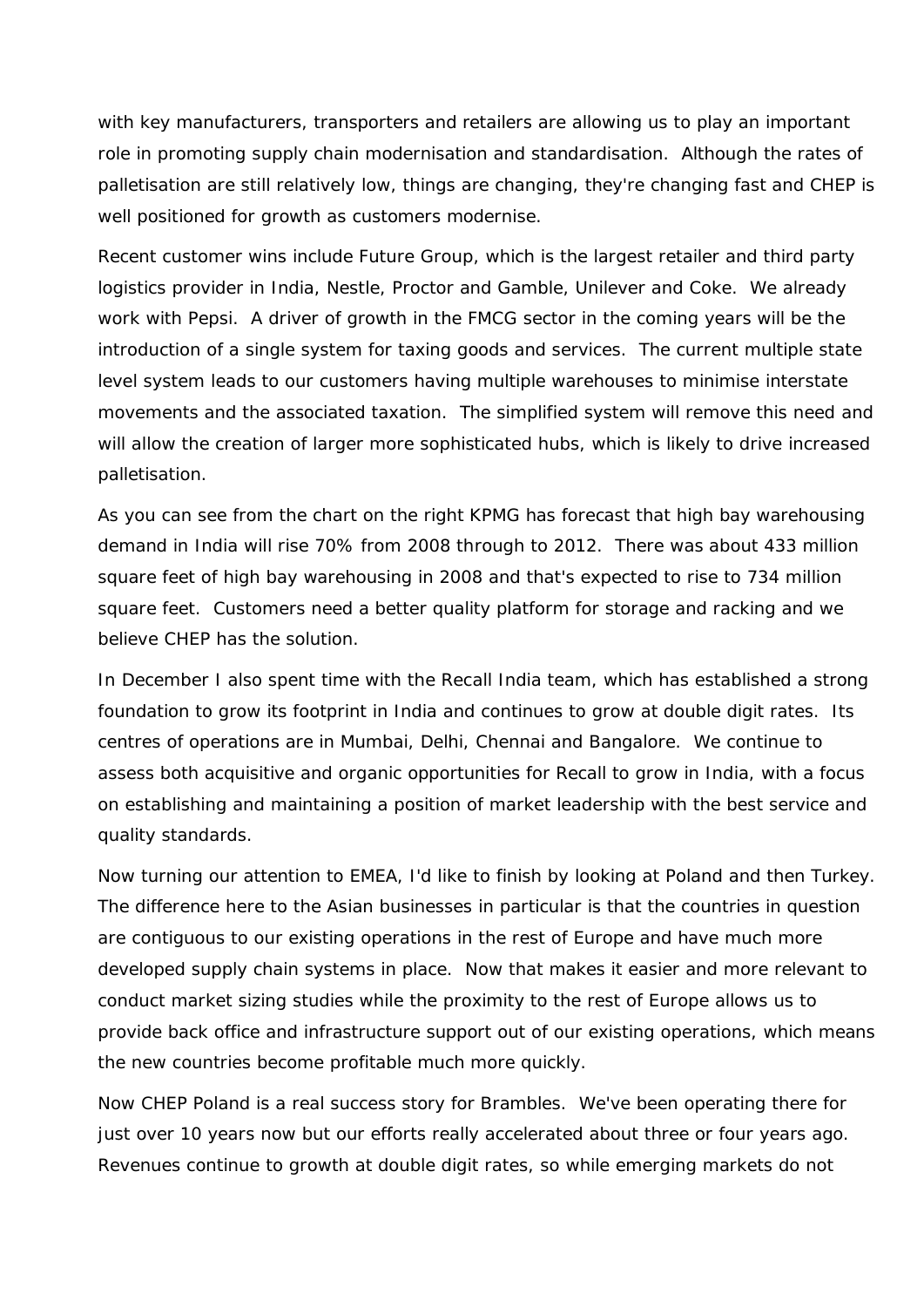necessarily grow overnight for us, they do show very positive momentum over time and there is a first mover advantage.

Poland also illustrates the importance of working with regulators to get their support, given the role that legislation on branded property and employer responsibility has had on our ability to build our business in a sustainable way. As the chart on the right shows, the immediate addressable opportunity in Poland is just over 43 million pallet issues. Today we have about 10% of this market.

We have a strong basis of support in the FMCG sector. In the 2010 year [Rikkard Bankisa], Nutricia - which is the Danone's medical nutrition division and Danone Waters became ambassadors for CHEP in their sectors.

Customer wins in the 2011 financial year to date include the brewers Heineken and Carlsberg and a leading Polish coffee company Strauss Cafe. In addition to pallets we have a considerable opportunity in RPCs. IFCO has already established a small base of activity as part of its own central and eastern European strategy. Now we estimate the current addressable market in automotive to be more than \$50 million, which is equivalent to the production of about 750,000 cars, although short term growth in this sector is not as strong as it is in the Asian market.

Now Turkey is another emerging success story for CHEP. It's been established with strong support from the rest of the EMEA business and it is in a unique geographic location, a key supply base for western Europe, a great point from which to access eastern Europe and a gateway to the opportunities in the Middle-East and north Africa. We carried out various studies on Turkey's suitability, the rate of palletisation, risk and market sizing through 2008 and 2009 and then as you know, we entered this market in 2010.

As we announced last year, we signed up Unilever and Proctor and Gamble as our two main initial FMCG customers and we are adding more. We estimate the currently addressable pooling opportunity in pallets to be about \$100 million and that will continue to grow as modern trade expands from current levels of about 45% of all flows.

The top five retailers in Turkey have market share about 25%, comprising international players Carrefour and Metro but also local players like BIM, Migros and BTT. In addition our research indicates a potential RPC opportunity in the region of about \$50 million and of course, our IFCO acquisition will put us in an even stronger position to address that opportunity.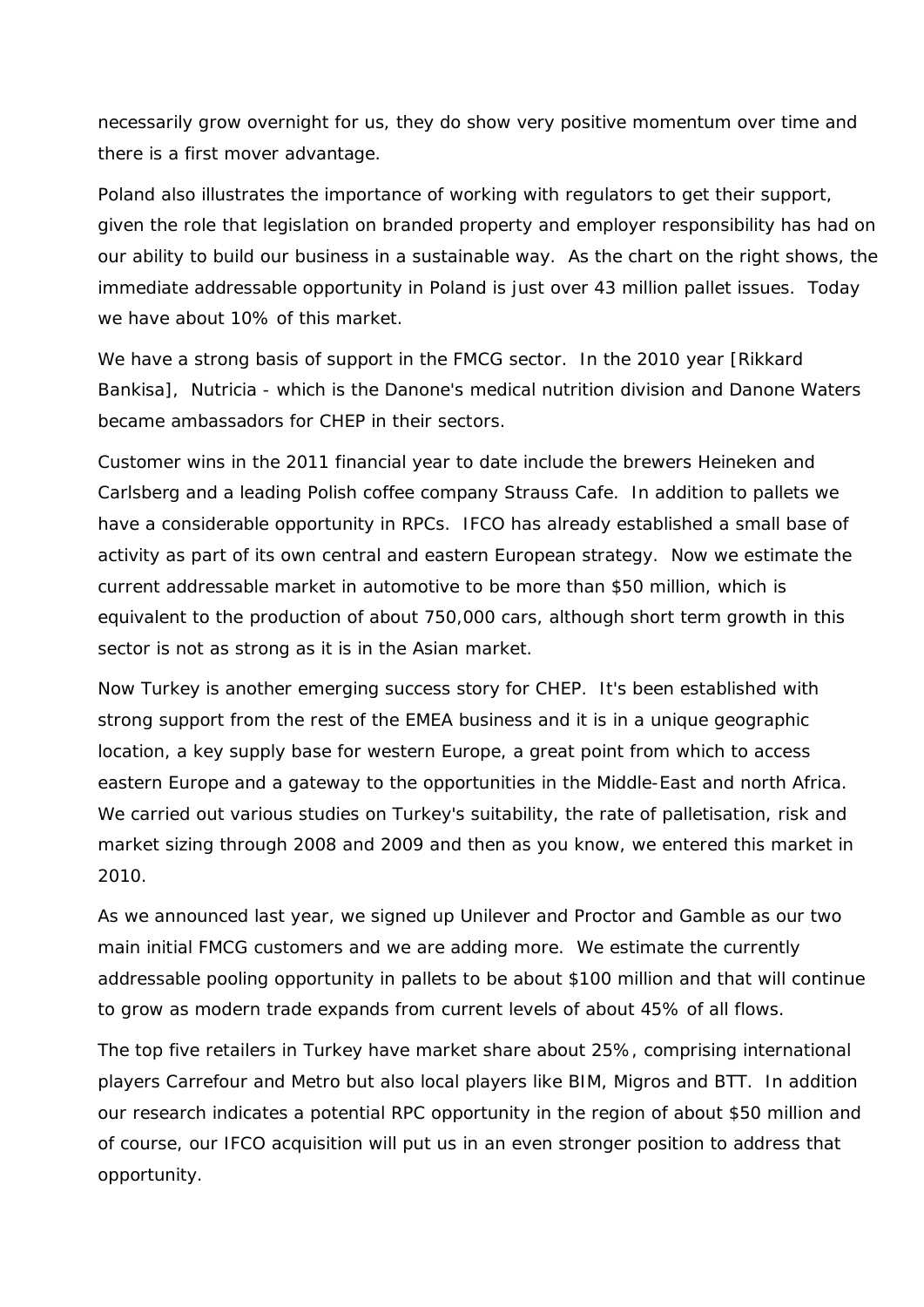In automotive we are already handling flows for Ford through our existing CHEP Europe operation. We anticipate the current addressable market in automotive in Turkey is worth about \$25 million. We expect strong sales revenue growth in Turkey for many years to come.

Now those are some of the highlights of our growth opportunities in emerging economies. Let me now summarise today's messages before moving onto Q&A. In summary, we have delivered sales revenue and profit growth in the first six months of the financial year against a backdrop of uneven economic recovery around the world. We are defending the business successfully and aggressively, at the same time as investing in quality and growth initiatives. Emerging economies are performing very strongly and our various growth initiatives including the acquisition of IFCO are on track. We have confirmed our sales and profit guidance in line with the forecast we provided at our August 2010 result. Now this is despite the weakness in some of the major economies in which we operate.

This is a very exciting time to be leading the Brambles team and I continue to be extremely optimistic about the future. I'll now open for your questions.

James Hall: Tom, the first question is from Simon Mitchell at UBS.

Simon Mitchell: (UBS, Analyst) Hi, can you hear me?

Tom Gorman: Good morning Simon.

Simon Mitchell: (UBS, Analyst) I just had two issues I just wanted to discuss, the first regarding to costs in CHEP Americas. There was an \$18 million increase in the IPEP expense in the prior period, which I think we were sort of led to believe was largely one off. I just noted there's no mention of that coming back in this period and I think in fact the drop in IPEP relates more to your European business, so perhaps if you could just give us an update on that.

Then just the other issue related to costs in the USA with just the transport costs, whether you see that as being an ongoing issue. Then the last issue was regarding the Costco block pallet mandate and just whether you're seeing much of a benefit from conversion of suppliers into Costco and how much that benefited the new sales or annualised contract wins in this period. Thanks.

Greg Hayes: Simon, it's Greg here. Let me just answer the first question on IPEP and then Tom can talk to the other two questions. I'm not quite sure where you got the \$18 million down. What we said about IPEP was that we expected - the first half last year was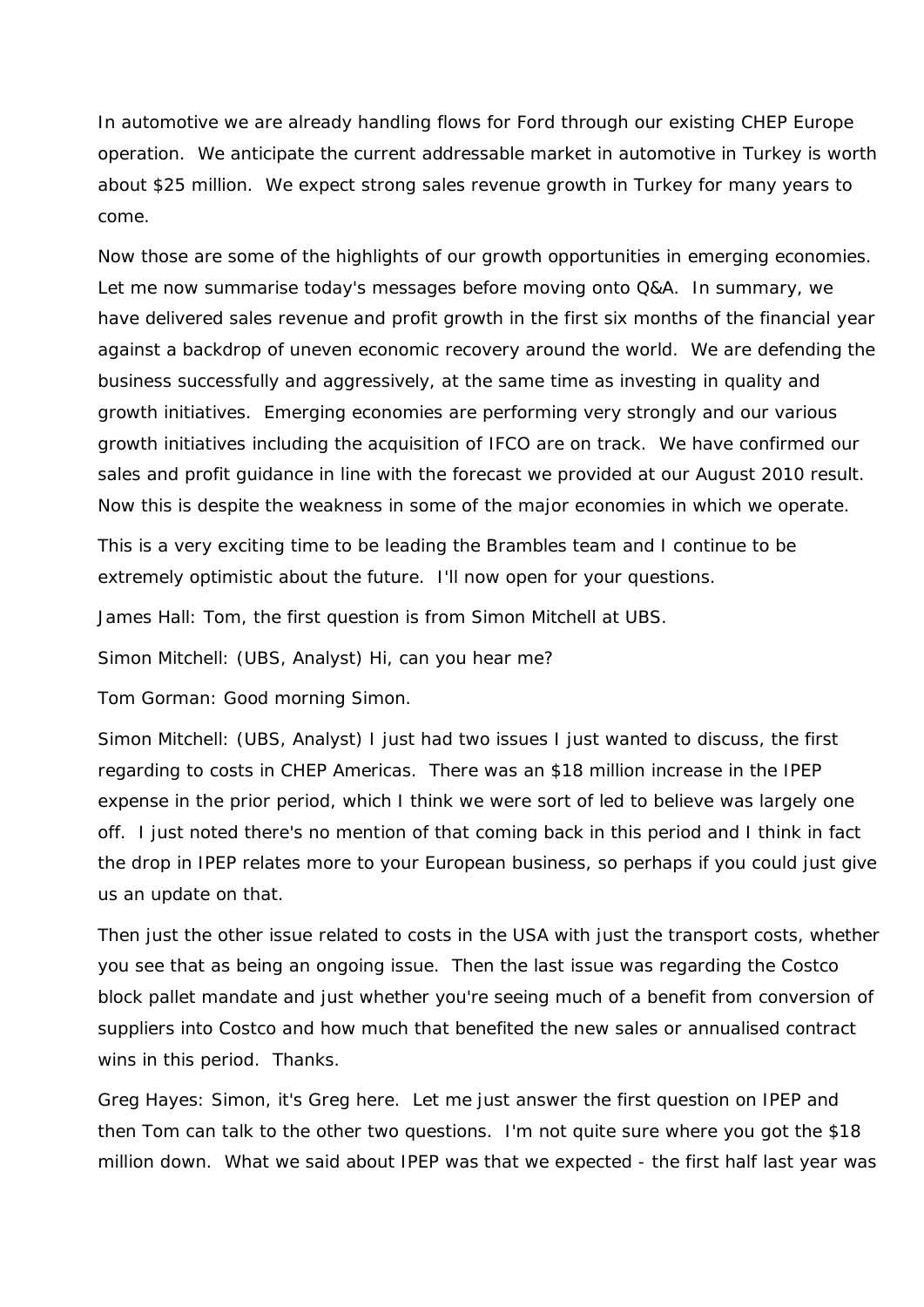about \$60 million. We expected the second half to revert to about \$50 million across the business and then we said - and that's what we achieved in the second half last year. Then we expected it to be around that number for this half and so we hit that and we expect to be around the same. So \$100 million or thereabouts is what we expect the ongoing IPEP expense to be, so we believe we're pretty much in line with what we were expecting and what we've indicated to the market. We can talk about that offline if necessary but perhaps just I'll hand over to Tom to answer the other couple of questions.

Tom Gorman: Yeah. In transport costs Simon, as Greg had indicated, there are a couple of drivers here. Broadly speaking there's been a tightening in the transportation market in the US and I think we've seen that now for a number of months post the sort of shake out of the GFC. That is affecting our costs.

We have a number of initiatives underway and the LeanLogistics team is working much more closely with the CHEP USA team and we anticipate that that will deliver benefits for us in the near term. The other thing that we have done as you know is that we came into the year with an excess pallet position in the US and we've been working to aggressively reduce that pallet balance, so we have been relocating some pallets and that's added to our cost. We've moved some pallets up to Canada in support of the initiative that Costco has around block pallets.

In addition, we've moved some pallets down to Mexico in support of the rapid growth that we've been experiencing in Latin America. So look, these were costs in the period. We anticipate that those costs will be coming down as we move forward and particularly as we run our excess pallet balance down as we move through the balance of this year and into FY12.

In relation to your question on Costco, Costco has identified in Canada that they want to move towards a block pallet solution. As you know, today Canada is predominately a stringer pallet business. Our block pallet business that we have in Canada is really aimed at exports back into the US. That process is underway. In the long run, obviously, that presents some opportunities for us as we would then have one common pallet design that we would be able to move freely across both the US and Canada.

So in the long term, we believe that this is an opportunity to us, but in the near term this is really just beginning to unfold. There will be some customers that ship direct to store and for those customers, they more than likely depending on their own situation will likely remain on a stringer pallet.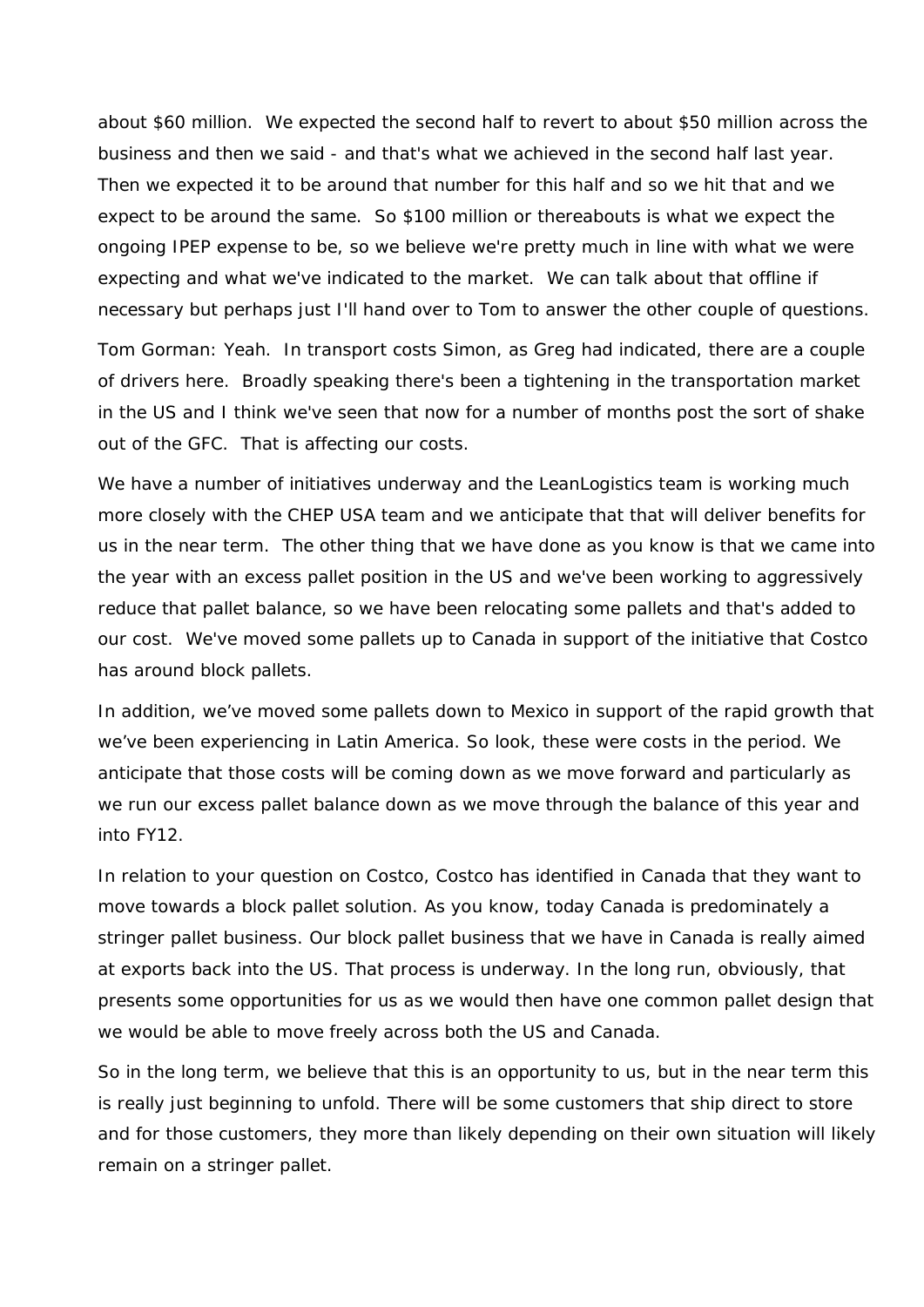Simon Mitchell: (UBS, Analyst) Sorry, just one follow up then, just on the US cost or CHEP America's costs. Given those comments around IPEP and transport costs, you're still comfortable with your sort of mid 20s operating margin target for 2013?

Tom Gorman: Yeah, absolutely. I think that our view and that really gets Better Everyday. Our view here on Better Everyday as we walked through in some detail previously, if you look at the America's margin today and you look at the Better Everyday commitments over the next two years, as we've said, that gets us into the low 20s margin and then we can see our way to a mid 20s with continued growth and leveraging that growth for the upside.

James Hall: Thanks. The next question is from Anthony Moulder from Credit Suisse. Anthony, your line should be open.

Anthony Moulder: (Credit Suisse, Analyst) Good morning all. Just a quick question to start with are the emerging markets. Can you comment as to whether or not you are now profitable in China?

Tom Gorman: I'm sorry, can you just repeat the question? You just broke up for a moment, Anthony.

Anthony Moulder: (Credit Suisse, Analyst) Sure. Just wondering if you are now profitable in China?

Tom Gorman: No, we're not yet profitable in China. We have a focus clearly to get there in the near term, but I think as we look at the opportunities in China, we're there for the long term play and we want to make sure we build the right foundation and establish the appropriate relationship. But clearly, Anthony, getting to profitability as quickly as possible is also a priority for the business.

Anthony Moulder: (Credit Suisse, Analyst) Just if I can also go back to the guidance that you offered obviously at the full year 10 results, that's now changed in now February 2011. Implicit in those forecasts, are you looking for contract losses or had you previously allowed for contract losses over and above the level that you've reported in the first half result?

Tom Gorman: Well look, you know, it's an odd thing. What we look at when we develop our plans for each year is we talk about net wins and losses. We don't obviously incent any of our employees to go out and actually lose business, but we recognise that we're in a competitive environment, so we really focus on net new wins.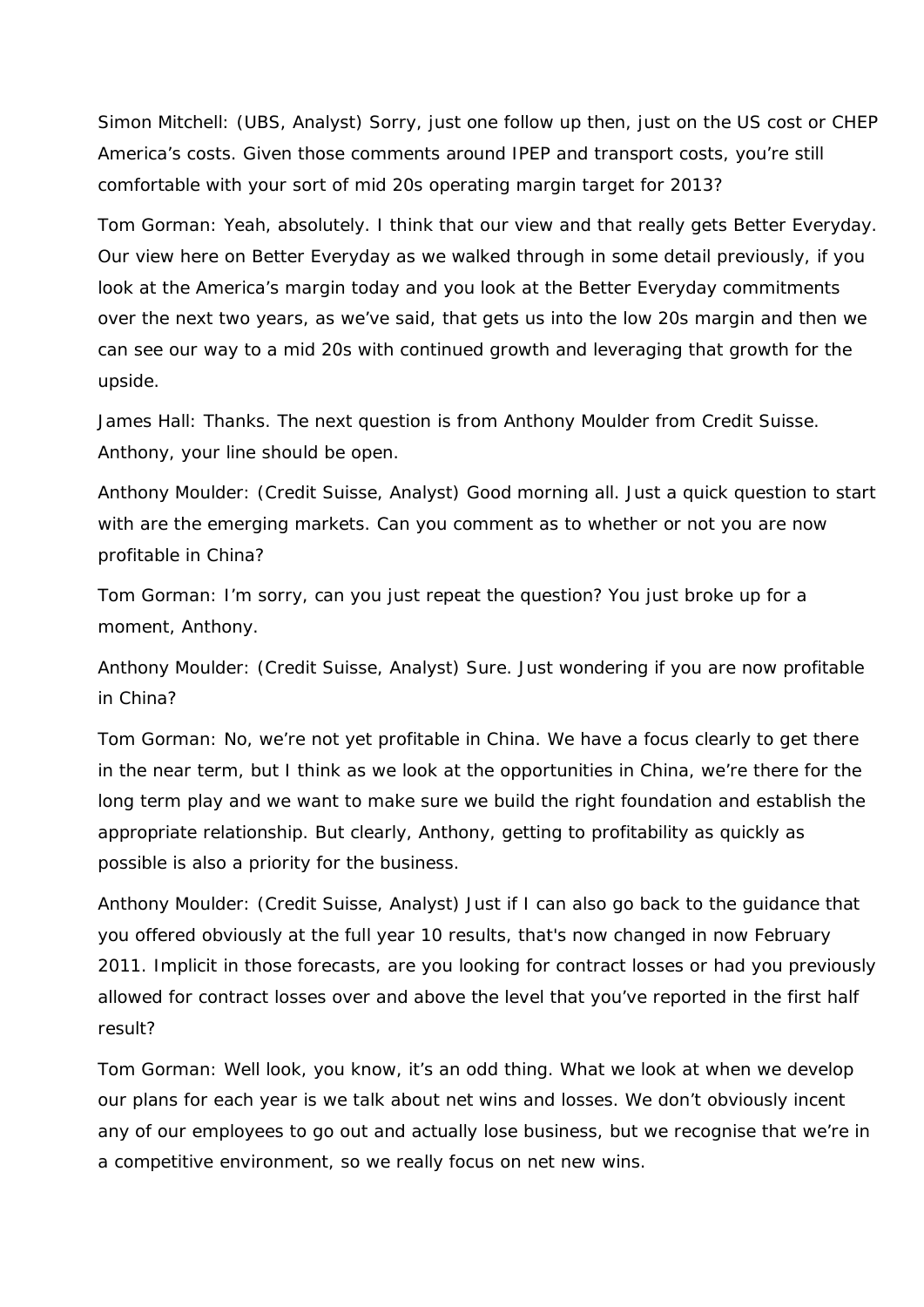The building blocks for our top line growth are really free. You have pricing, you have organic growth and you have net new wins. The net new wins are in line with our expectations. We're pleased with the progress we're making there. We indicated that pricing was going to broadly be flat this year and that's where it's come in, pretty much through the first half.

The third piece is the organic growth and the reason that we've given a range is because that's the one piece that frankly it's difficult for us to control. We've used terms like patchy and soft and so forth to describe the consumer, but if you look at our key markets, two thirds of our volume comes from five basic markets. If you look at the US, the UK, Spain, France and Australia and the economic performance and consumer demand in those markets is in fact patchy or erratic.

It's difficult for us to call the next five months any more directly than the range that we've given because we still have uncertainties around overall consumer demand.

Anthony Moulder: (Credit Suisse, Analyst) Thank you very much.

James Hall: We might just take a quick online question from Steve Wong at BlackRock. The question is, traditionally earnings have been skewed 45% in the first half and 55% in the second half. Is there any reason why this should not be the case this year?

Tom Gorman: No. I think - well, I'll let Greg answer it, but I think he's given some indication. Greg?

Greg Hayes: Yeah, I mean, the last couple of years obviously have been difficult in terms of with the global economic conditions, et cetera. So the indication that we gave at the midpoint is for a 46% 54% split. Where we finish in that range as Toms' just indicated significantly will depend on any economic recovery that we have in those key markets.

James Hall: The next question is from Scott Carroll at JP Morgan. Scott, please go ahead.

Scott Carroll: (JP Morgan, Analyst) Hi, Tom. Just two questions. Firstly on the mid 20s margin guidance for CHEP Americas. Just wondering whether that's also going to rely on a rebound in the US consumer, as well as the cost (inaudible). Also, can you provide an update on what you're seeing, what the outlook is at the moment for the US consumer recovery?

Tom Gorman: Well I think that the simple answer to the first question is yes, it does assume some of that. As you just do the basic math, we sort of get to the low 20s, just through the further implementation of Better Everyday and driving the efficiencies in that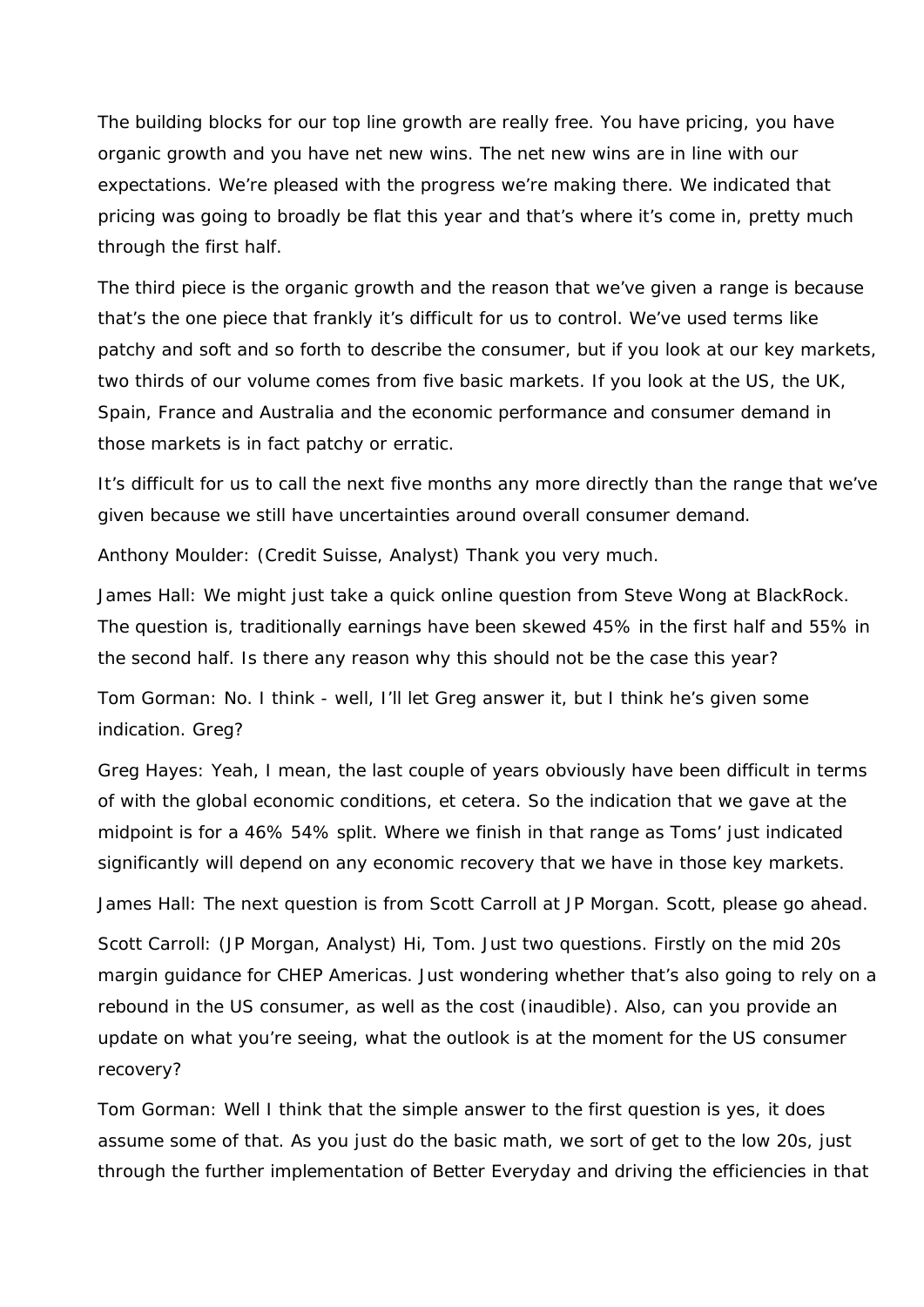program. Then also, as Greg indicated, we should be out of our excess pallet position as we move into FY12.

To then move further into the mid 20s from that level across the Americas margin, we do plan on leveraging some growth and that growth has to come in one of two ways. It either has to come from underlying organic growth and that is a recovery in consumer demand or it has to come from sort of above trend net new wins. Obviously we'll be working hard on the net new wins, but we can't control the consumer.

Look, our view of consumer demand in the US is that it still remains weak. Obviously, if you look at some of the GDP numbers, they are positive in the US, but if you look at underlying consumer demand, it still really isn't pushing our business forward. There are several factors there, but not the least of which is the high levels of ongoing unemployment.

I think that if you look at FMCG players, they're saying the same thing about consumer demand in the US and it's very much the same story that we're seeing in Australia, as well. As we indicated in our comments, in the last I'd say three to four months, we've really seen a slowdown in consumer demand. Again, you can see that with the FMCG results here of various companies in Australia. So we are still guarded on the future of consumer demand in the near term in those two key markets.

Scott Carroll: (JP Morgan, Analyst) Okay, thanks. Also just one further question if I could on recall margins. (Inaudible) are fairly strong recovery and margins in the second half of 10 and I think the indication was there that with the restructure that would be sustainable. They've come back - there is obviously some growth against the PCP, but is there any sort of guidance you can give on margins for recall but for the full year?

Greg Hayes: Scott, we indicated at the full year presentation that we expected margins for the full year in the Americas to move up significantly in line with the Better Everyday reduction.

Scott Carroll: (JP Morgan, Analyst) Sorry, I was referring to recall.

Greg Hayes: Yeah, I know. We also indicated that we expected margins to be flat across both EMEA and Asia-Pacific on a year on year basis. For recall, we indicated that we expected the margins to go up in the full year. I think the first half comparative that you're seeing is what we would be expecting broadly for margin improvement over the full year.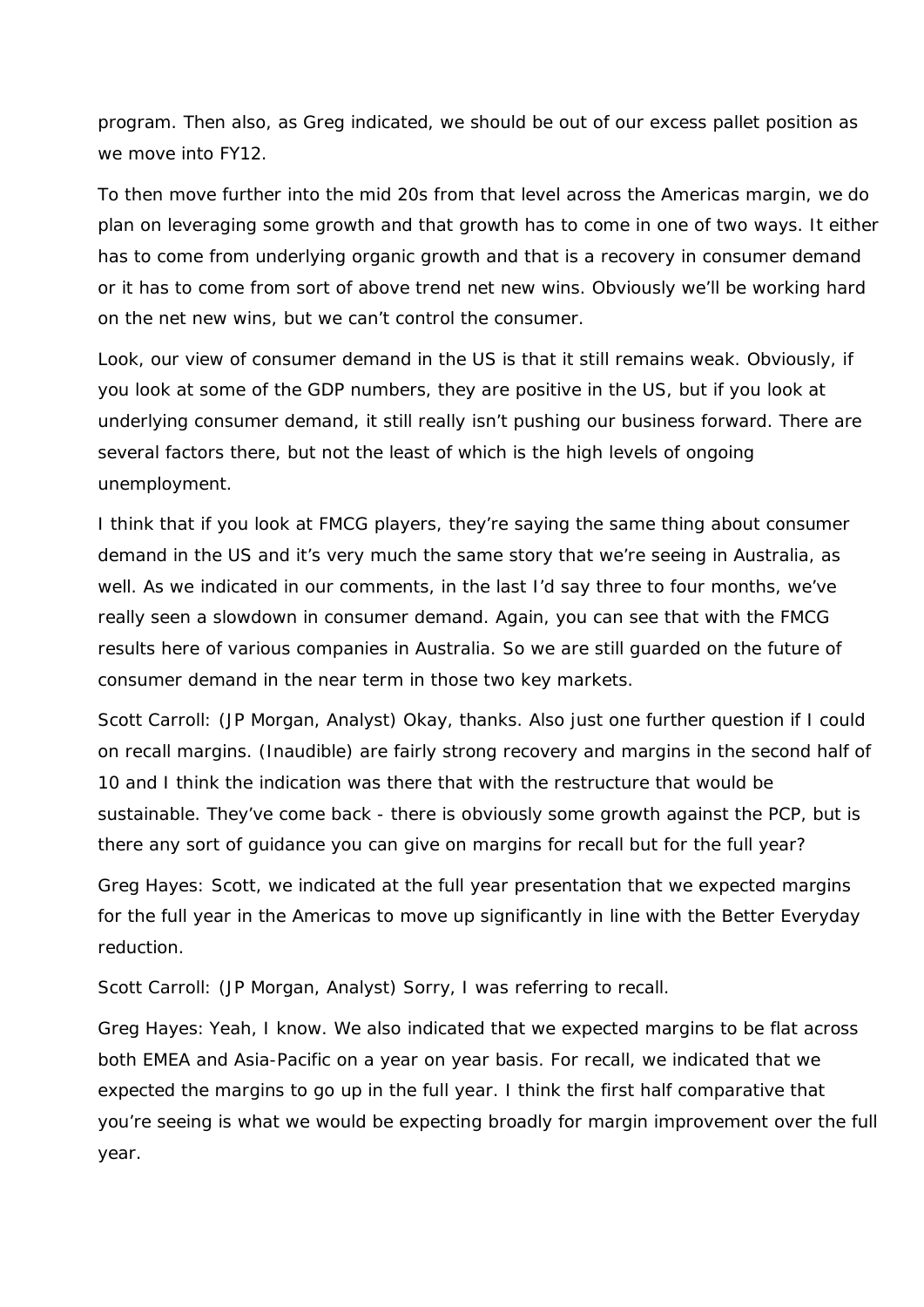Scott Carroll: (JP Morgan, Analyst) Okay, thanks.

Tom Gorman: The only thing I would add to that is that as we've been - as our guidance has indicated, we are aggressively pushing the recall business and we are both adding new ICs, so new facilities. You can see that in our numbers now. We have added to our sales force in the US and that's really driving a lot of the net wins that we're seeing. Also, we've said that we're investing in and improving both their IT and security systems and those plans are ongoing.

Scott Carroll: (JP Morgan, Analyst) Okay, cheers.

James Hall: Thank you, Scott. The next question's from Andrew Gibson at Goldman Sachs. Andrew, please go ahead.

Andrew Gibson: (Goldman Sachs, Analyst) Hi, guys. Just on the storage costs, you were noting they were \$3 million lower than PCP. So does that suggest they're running about 7 in the first half and if that's the case, do you think you might be higher than 10 for the full year?

Greg Hayes: Yeah, we indicated that 10 to 15 at the full year and we'd be around the low end of that number for the full year.

Andrew Gibson: (Goldman Sachs, Analyst) Okay. You also noted that spending and recovery has increased. Has that resulted in any material or noticeable drop in your loss rate at this stage or is it still early days?

Greg Hayes: No, it's not indicating that. I mean the IPEP numbers are coming through at the same level. It's just a lot of increased activity in the business in the transport area.

Andrew Gibson: (Goldman Sachs, Analyst) Okay and then just a final quick one, back to Canada. Given that you do have stringers there, do you think there's any risk that you might have to impair some of the sort of pool you have situated in Canada?

Tom Gorman: No, look, I mean it's still early days for us in Canada with the Costco initiative. As I said, Costco is driving something that in the long run, if it does come to pass, will be good for us. But obviously Costco is a small or relatively small portion of the total market and the rest of the market is a stringer market. We believe that there's growth opportunity on stringers, as well. So at the moment, we have no view on that.

Andrew Gibson: (Goldman Sachs, Analyst) Okay, thanks.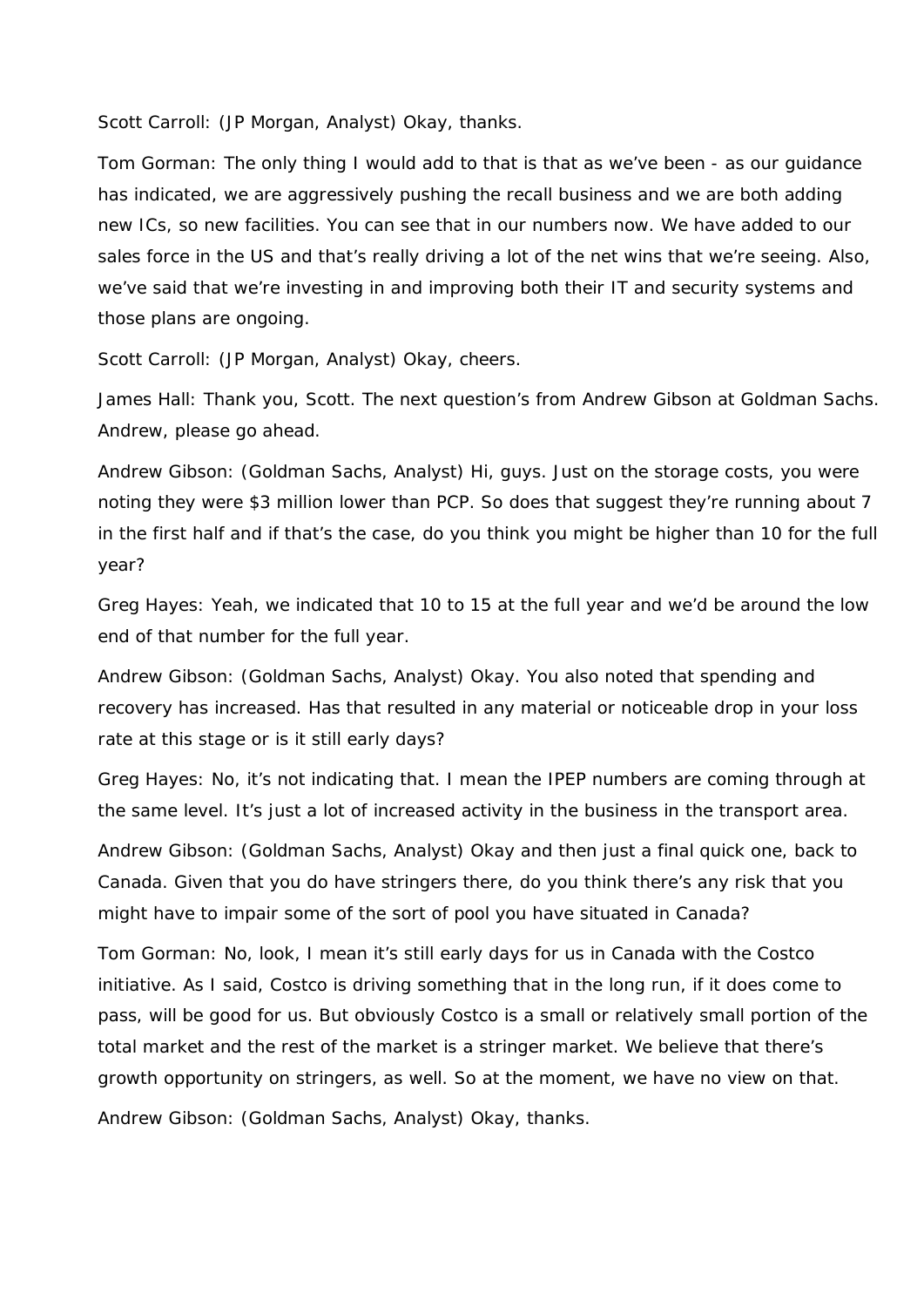James Hall: Thank you, Andrew. The next question comes from Camera McDonald at Deutsche Bank. Go ahead, Cameron.

Cameron McDonald: (Deutsche Bank, Analyst) Yeah, hi, Tom, hi, Greg. Two questions if I can. Firstly, on the Better Everyday costs of \$51 million, obviously some of those costs are ongoing better service costs that are ongoing in nature and some are more one off in nature. Can you give us the split between those two?

Tom Gorman: No, look, thanks for the question, Cameron. Look, what we're really focusing on here is trying to get - we put all the costs together now as a sort of an easier way to explain what we're doing. So if you remember last year, we had this sort of fast start money and we really tried to simplify this down. The Better Everyday program is in line in FY11. There's a considerable step down in FY12 and we're in line with that and then there's another reduction in cost required in FY13.

So when you look at those two in total, they come down to about a \$70 million improvement over the FY12 and FY13 period and we said on an ongoing basis there's about \$25 million and that's unchanged. So all of these data are in the appendix of the materials that we've shared with you and if you have any specific questions on how we're laying it out, we'll be happy to handle that for you offline.

Cameron McDonald: (Deutsche Bank, Analyst) Just a further question or another question just on the EMEA quality costs, increased quality costs there of about \$10 million. Previously when asked about the quality in Europe versus the quality in the US, you've said that Europe hasn't had the quality issues. Is this a sign that you've had to address any specific issues in Europe?

Tom Gorman: No, look, I guess I just want to clarify what we have said. In fact, I've said that we invest in quality in every market. So on the CHEP side, US, Asia-Pac or the Americas, Asia-Pac and EMEA, what I've said is that there's no catch up program the way that the Better Everyday program was really a catch up program in the US. So we never had to change our repair standards or anything like that, but we've always been investing in quality specifically in EMEA.

What I've also said is that we work very hard to offset that with efficiency. One of the things that we're showing in this period is that we didn't quite offset all of the incremental spending quality with efficiencies, but that is the focus of the team. Some of you on the call remember the meeting that we had in Madrid now two years ago and Carmelo Alonso presented and we talked about 3% to 5% each year in required efficiencies. That's really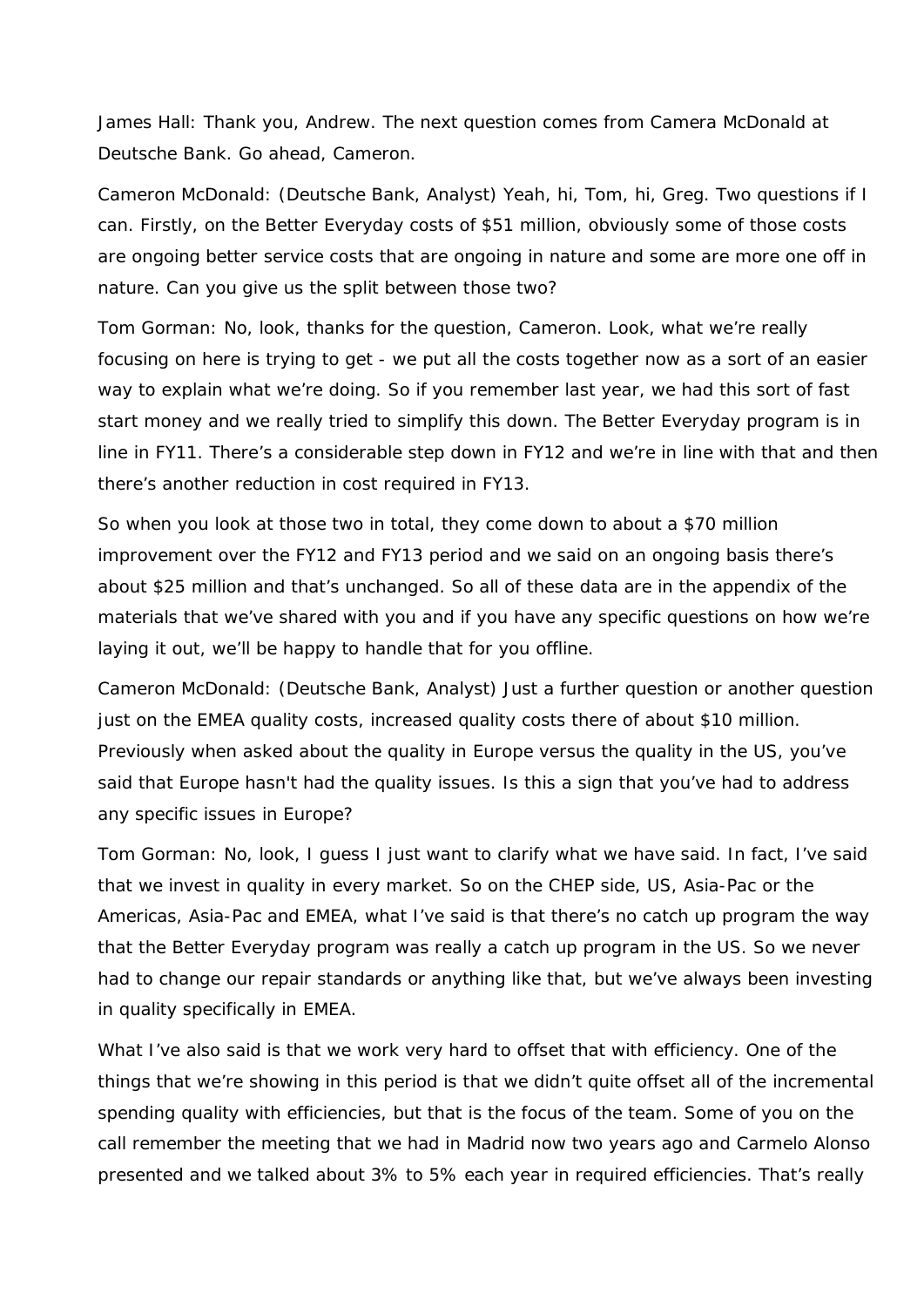to offset obviously inflation and economic pressure but also continuing to drive the quality of our pool.

So we're going to continue to stay focused on that and this is not a Better Everyday type program. It's just an ongoing effort to make sure we're delivering sustainably and repeatedly to our standards. The one thing I would mention, though, is when you get into an environment where you don't have growth and that really has occurred - slower growth rates post Global Financial Crisis. The pool does age and you're experiencing some of that around the world, but there's no major conclusion to draw from that at all. We will continue to invest in quality and work hard to offset it with efficiency.

Cameron McDonald: (Deutsche Bank, Analyst) Alright, thanks.

James Hall: Thanks, Cameron. The next question on the line is from Russell Shaw at Macquarie. Russell, please go ahead.

Russell Shaw: (Macquarie, Analyst) Good morning. Just two questions. I wasn't sure I heard correctly when you were talking about the excess pallets in storage in the US. Did you say there's still \$3 million in your systems?

Greg Hayes: Yeah, what we said was that would be running down and as we enter the next financial year, we're expecting that balance to be zero or close to zero.

Russell Shaw: (Macquarie, Analyst) Okay and then…

Greg Hayes: There was an average of \$3 million over the first half, so the balance is closer to \$2 million at the end of the first half.

Russell Shaw: (Macquarie, Analyst) Okay, great. Then just in terms of your net new customer wins, you've got \$10 million in the Americas. How much of that is CHEP USA versus Laftan in Canada? Are you net new customer win positive in the Americas for this half?

Tom Gorman: Yes, we are. Yeah, in the Americas and in the USA.

Russell Shaw: (Macquarie, Analyst) Okay, but you don't want to give the split of that \$10 million?

Tom Gorman: No, I mean, but it is positive and what we've said is that we want to grow the business in all of our markets. So it is positive in the US.

Russell Shaw: (Macquarie, Analyst) Okay and then does the same hold true for Australia versus outside Australia in CHEP Asia-Pacific?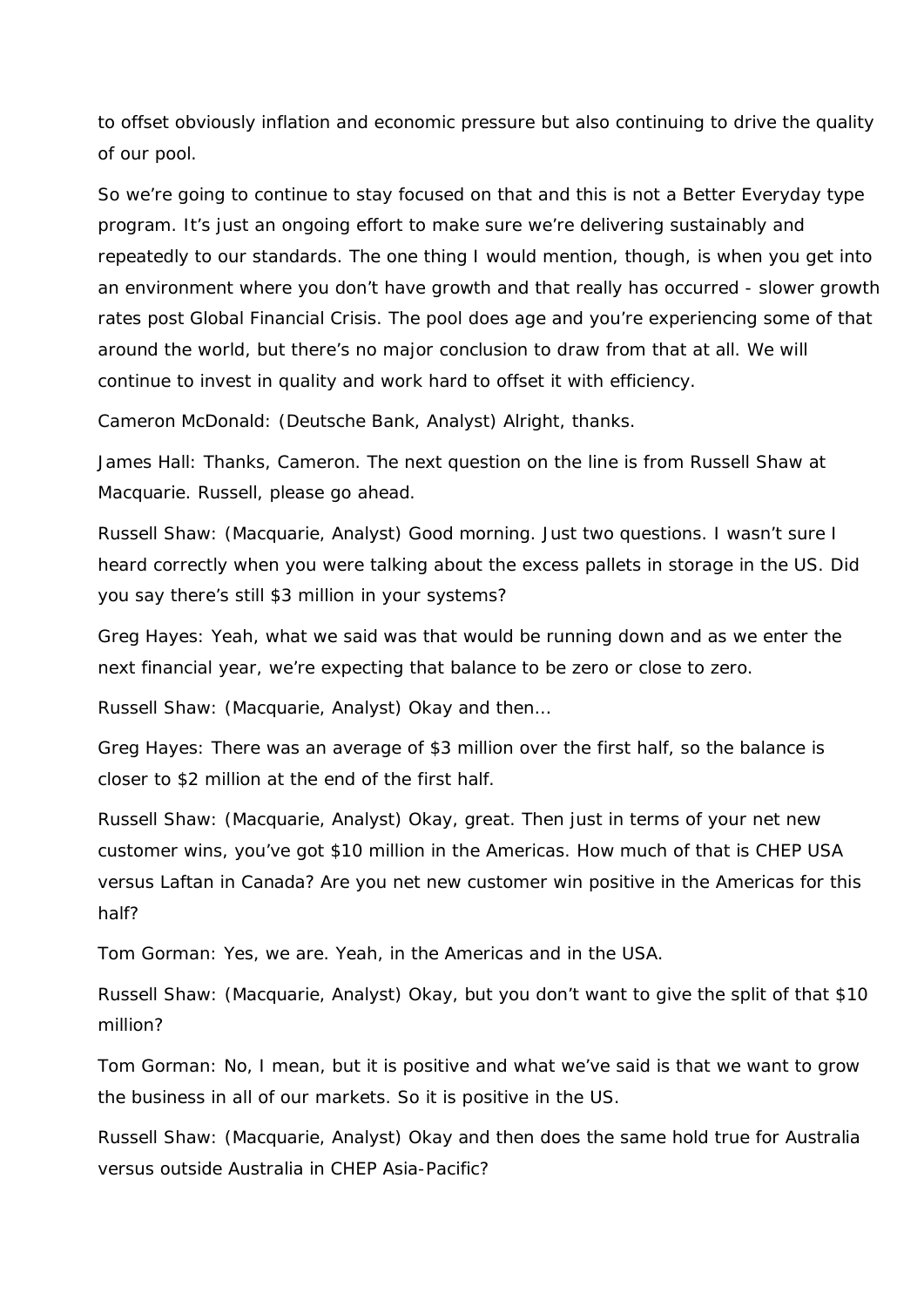Tom Gorman: Yes, that's correct.

Russell Shaw: (Macquarie, Analyst) Great, thanks.

James Hall: Thanks, Russell. The next question's from Matt Crowe at CBA. Matt, please go ahead.

Matt Crowe: (CBA, Analyst) Morning, Tom and Greg. With the quality spending in Europe, can you tell us where was that spent? Was it mostly in France where you saw a bit of competition or in Spain where you had the really slow economic conditions?

Tom Gorman: Yeah, look, I think that what you must understand is basically there are two pallet platforms in Europe; there's a 1208 and a 1210. The continental pallet is truly a fungible asset, so it moves quite freely across borders in Europe. In fact, if you look at sort of our major customers and you look at cross border flows, we're probably somewhere between 60% and 70% of the flows across border. So in terms of specifically delivering in a country, I probably wouldn't look at it in that light.

Really, what we're trying to do, we're working hard to do, is deliver to our standard more repeatedly. So as the Better Everyday program, if you remember, was about actually increasing the repair standard and improving the repair standard, that is not the case in Europe. It's really making sure that all of our facilities are producing at the required standard. So it's not specifically in any one country.

I will say, though, that from time to time, your customer requirements are different. If you have a customer that has more automated than another, or they have different racking requirements, there are occasions there where obviously we work very close with those customers and making sure that everything that is going into their facility meets their requirements. That's not unlike what we do anywhere else in the world, so I think it'd be hard to say that there's a specific action by custom - by country. We would much more focus on making sure we're satisfying customers.

Matt Crowe: (CBA, Analyst) Okay, just to clarify, I guess I was just trying to get at whether it's a function of the ageing pool or whether it's also increased competition is raising the standards that you need to meet with your customers?

Tom Gorman: No look the pool or the aging of the pool is a fact and that manifests itself in terms of repair rates and some of the costs that flow through. But the initiatives in Europe really are just around making sure that when a pallet leaves our repair centre or our service centre that it is at the standard that we are committing to our customers.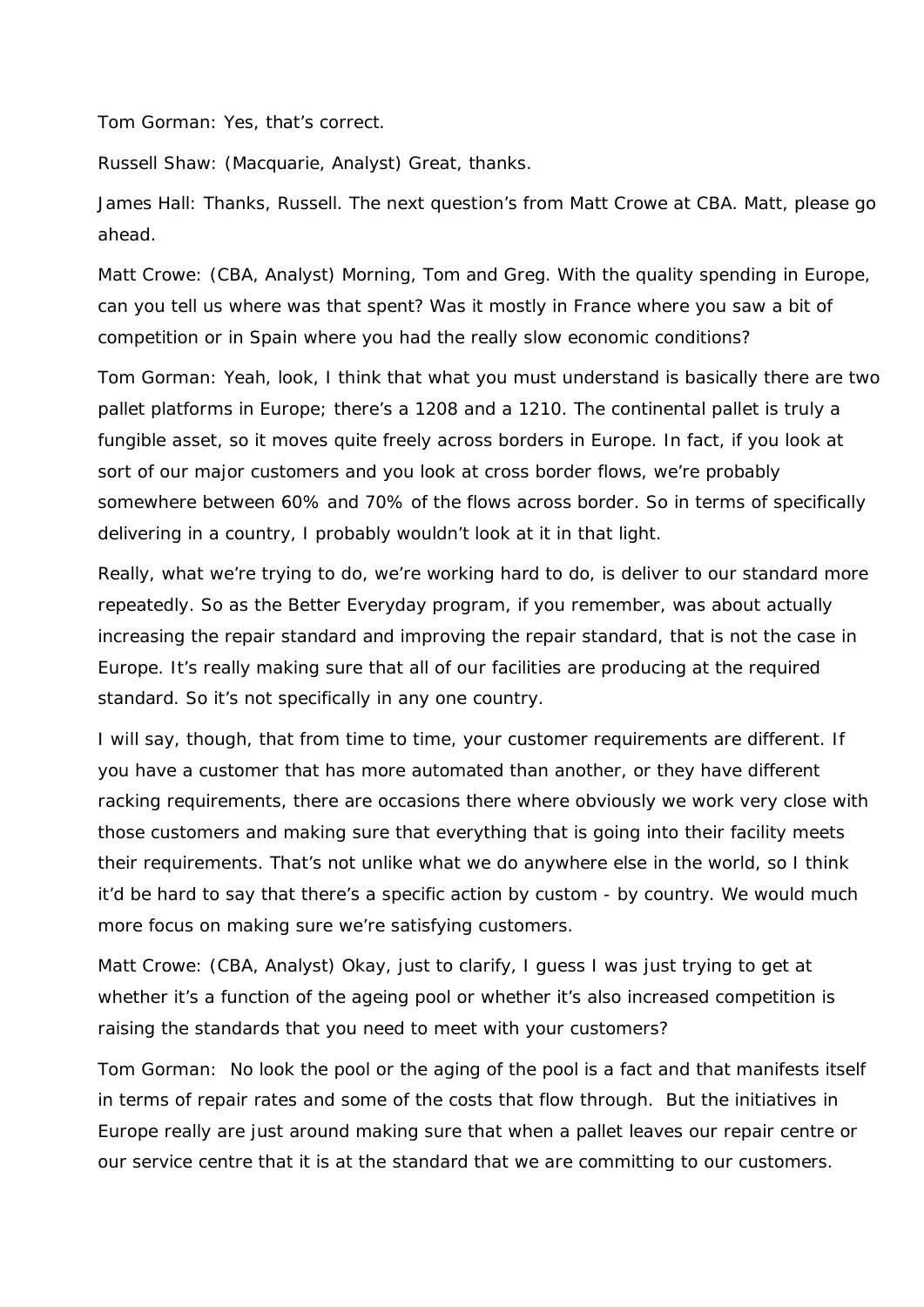It's just getting that repeatable standard across the entire network in Europe is what is driving the incremental cost. Now look as things have slowed for our competitors they are also going to see their (inaudible) so LPR and IPP, you know, they were relatively new pools a number of years ago.

But as those pools age they are going to have to deal with the same thing that CHEP does around the world.

Matt Crowe: (CBA, Analyst) Okay, thanks. If I can just ask one more? You mentioned earlier that China is not yet profitable, I am assuming India is in the same boat. Which of those two is likely to achieve profitability first or is it about the same? Are there any other of those emerging regions that you spoke of that are not yet profitable?

Tom Gorman: Look, I think in broad terms you have to understand that we entered India about two to three years after, on the CHEP side of the business about two to three years after entering China. So I think if you look at the two trajectories, you wouldn't be wrong to make an assumption that when one gets to profitability the other one will be about that number of years behind.

Matt Crowe: (CBA, Analyst) Right.

Tom Gorman: So I think broadly speaking that's the way we look at the business. It is driven by growth rates though, it is driven by opportunities, it's driven by the size of the country and the number of people that we put on the ground. So broadly speaking I'd look at it that way.

When you are looking at the other emerging markets that we talked about, particularly in EMEA the path to profitability is just much quicker in those markets. Because you are not building the overheads, you are leveraging that overhead structure. So, you know, relatively small teams in Turkey, relatively small teams in Poland but leveraging all of our logistics' capability, our service centre capability, our purchasing capability, all of that is being leveraged from other locations in Western Europe.

When you enter a country like India and China, you know, look it just takes a while to learn the market and we have learned an enormous amount over the last two to three years in both of those markets. That is going to give us, as I referred to, an enormous first mover advantage as we build those relationships.

But we have had to put more resources on the ground. If you look in the - just looking at our own performance, we have already sort of had the losses in China in the first six